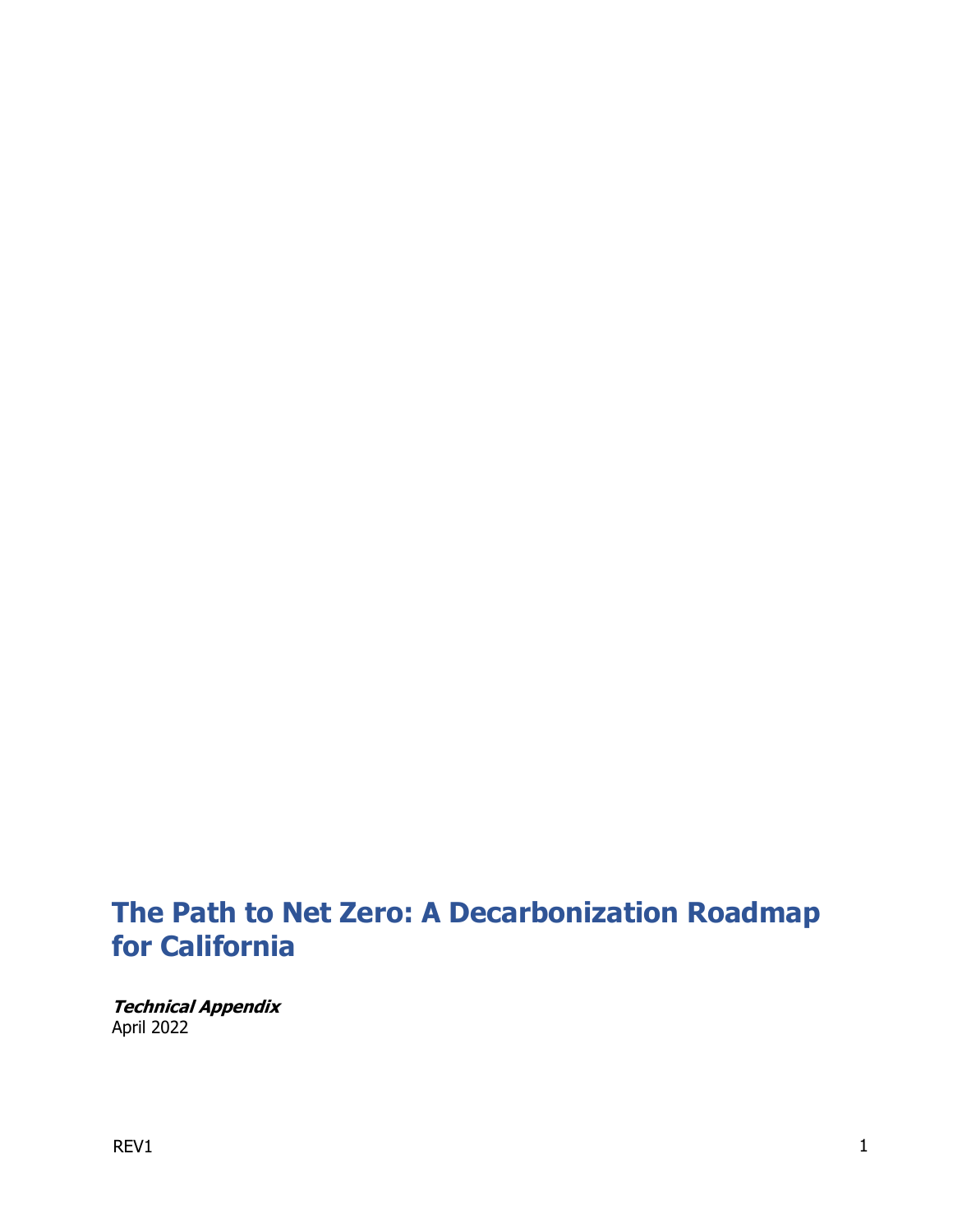# **1 Modeling approach, methodology and assumptions**

#### **1.1 Overall modeling approach**

The Path to Net Zero: A Decarbonization Roadmap for California (Roadmap) relies on multiple economic and electric power systems scenario modeling tools to evaluate a range of assumptions that could affect how California meets its economywide decarbonization and policy targets by 2045. The approach leverages past analyses of California decarbonization pathways, along with updated cost and technology assumptions. The methodology used in this study leverages a number of modeling tools to examine decarbonized futures on different geographical scales, including a Western Electricity Coordinating Council (WECC)-wide electricity capacity expansion model, a comprehensive reliability assessment of California's electric generation supply portfolio through 2045 and an evaluation of illustrative economic impacts both across the state and in San Diego Gas & Electric's (SDG&E) service area.

The Roadmap presented here is our evaluation of the combination of assumptions that should allow the state to meet its decarbonization goals, while helping to ensure feasibility, reliability and affordability. By 2030, the Roadmap yields a reduction in greenhouse gas (GHG) emissions of approximately 44% below 1990 levels, exceeding the state's 2030 requirement of 40% below 1990 levels. <sup>1</sup> By 2045, the Roadmap yields approximately an 84% reduction in GHG emissions, relative to 1990 levels, five years earlier than the current state goal. <sup>2</sup> Finally, to achieve the state's goal of net zero GHG emissions by 2045, carbon dioxide removal (CDR) technologies are used to remove the remaining 68 million metric tons (MMT) of emissions from the atmosphere.<sup>3</sup> Uncertainties related to the future costs and efficiency of CDR technologies like direct air capture (DAC), and other CDR technologies and strategies, made them difficult to model and were not evaluated as part of the analysis.

The methodology used in this study allowed SDG&E to evaluate a large number of assumptions, some of which involve substantial uncertainties. Furthermore, SDG&E was able to assess an array of possible strategies for decarbonization in terms of their cost to consumers, levels of investment needed and practicality. It also allowed assessment of the risks that could arise – for example, if there were complete electrification of the building and transportation sectors, as some have envisioned, that might require appliance and vehicle switching to degrees that could be highly disruptive. Though this study leveraged advanced modeling techniques with a large number of assumptions and considerations, the Roadmap acknowledges that technological, modeling, ecosystem and behavioral uncertainties exist that should be explored further.

<sup>&</sup>lt;sup>1</sup> Senate Bill (SB) 32 requires statewide GHG emissions are reduced to 40% below the 1990 level by 2030.

<sup>2</sup> Executive Order (EO) S-03-05 establishes a statewide goal to reduce GHG emissions to below 80% below 1990 levels by 2050.

<sup>&</sup>lt;sup>3</sup> EO B-55-18 establishes a statewide goal to achieve carbon neutrality as soon as possible, but no later than 2045.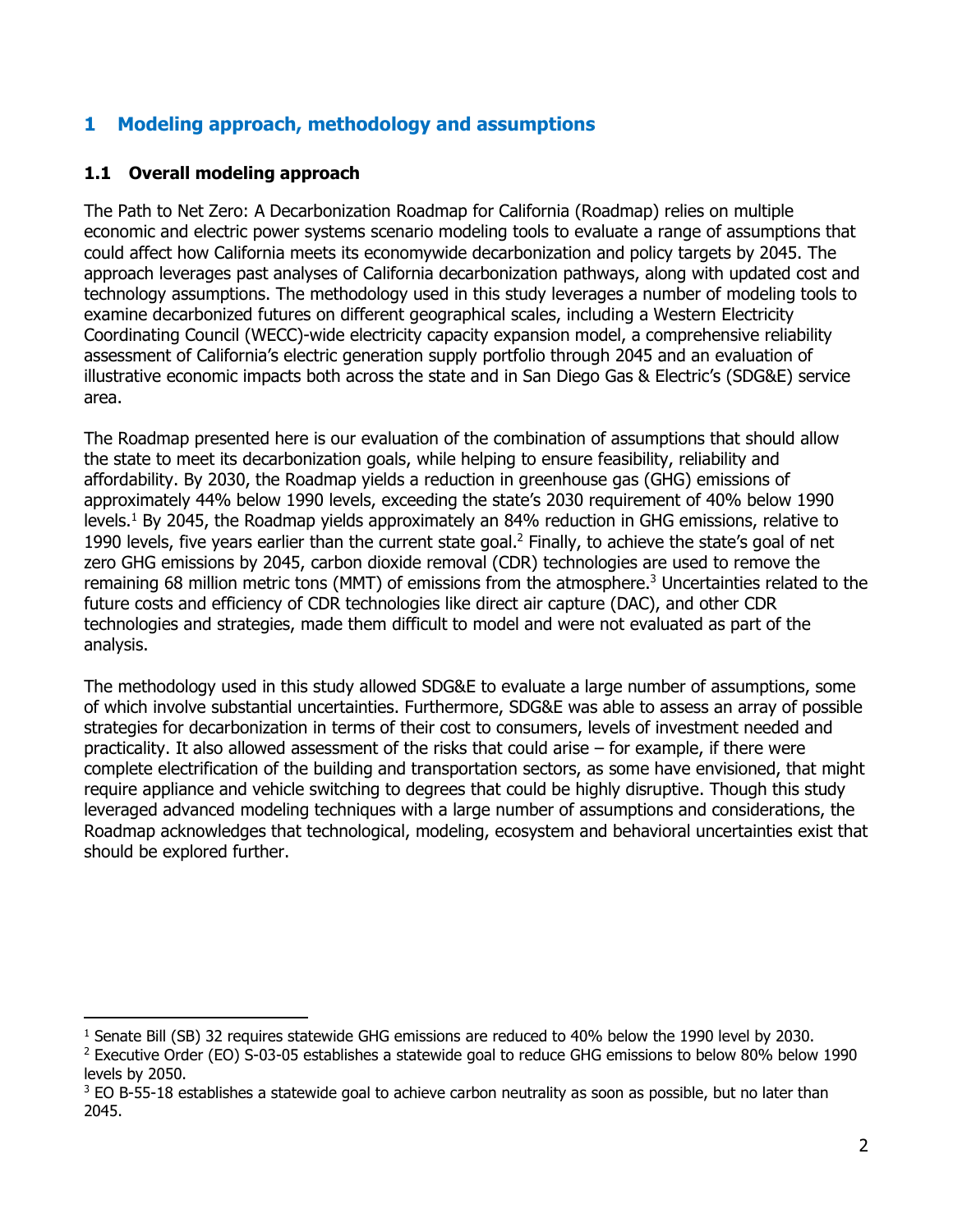The modeling approach, summarized in Figure A1, included the following components:

#### **FIGURE A1**

SDG&E net zero modeling approach

#### **Demand Assumptions** Considered a range of electrification and clean fuels

assumptions and aligned across sectors

#### **E3's PATHWAYS Model**

California economywide energy/GHG accounting and stock rollover model. Used to develop demand profiles and inform economywide cost evaluation

#### **Candidate Supply Technologies**

Electric generation and storage technologies, along with associated operating characteristics, were added as eligible candidate technologies in the PLEXOS supply-side model



**SDG&E Customer Energy Cost Impact Analysis** 

California Economywide **Cost Analysis** 

... Electricity sector

Discussed in Chapter 1 Discussed in Chapter 2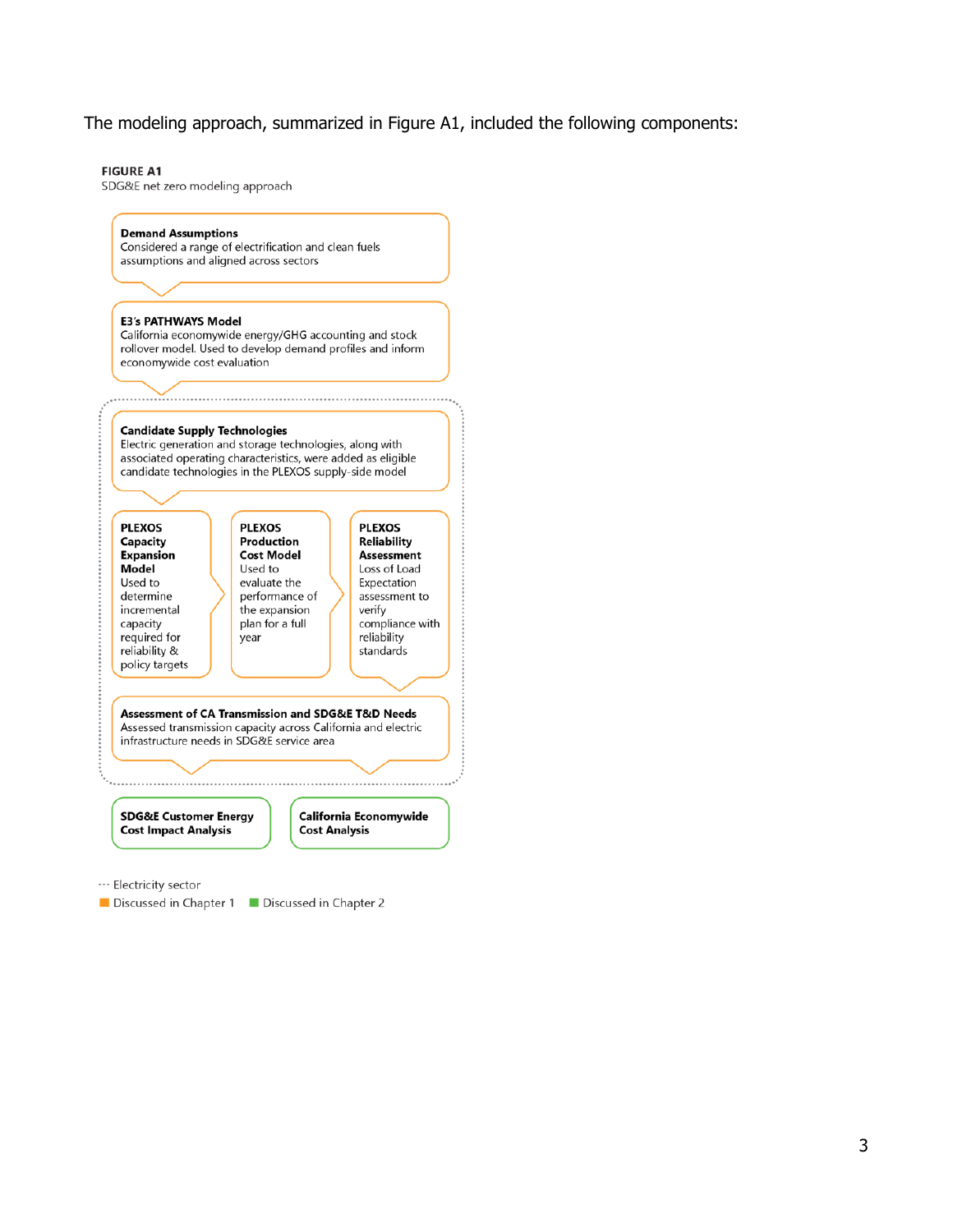**1) Demand Assumptions:** This study leveraged modeling efforts outlined in the October 2020 Energy and Environmental Economics, Inc. (E3) report, Achieving Carbon Neutrality in California, to inform assumptions about the factors that affect how sectors of the economy demand and consume energy.

Most assumptions used to inform the Roadmap derive from the three decarbonization pathways outlined in the E3 report.<sup>4</sup> This study also considered distinct assumptions consistent with a comparatively slower pace of electrification and a greater dependence on clean fuels. 5

All assumptions, and clusters of such assumptions, include a number of common elements: high levels of energy efficiency, behind-the-meter solar growth, renewable electricity generation and electrification of the transportation and buildings sector along with deep reductions in nonenergy and non-combustion GHG emissions like methane and hydrofluorocarbons. The figure below outlines the range of assumptions considered across building electrification, transportation conversion and low carbon fuels:

#### **FIGURE A2**

Analyzing uncertain futures: ranges of assumptions modeled



Degree of change in sector

Building Electrification: The Roadmap assumes 100% electric appliance sales by 2035. As the attributes of new appliances are altered these new appliances then diffuse into more widespread application as new replaces old. No forced retirements were assumed (natural replacement).

Transportation Conversion: The Roadmap assumes 100% light-duty vehicle (LDV) sales, 90% medium-duty vehicle (MDV) and 93% heavy-duty vehicle (HDV) zero-emission vehicle (ZEV) sales by 2035.<sup>6</sup> No forced retirements were assumed (natural replacement).

<sup>4</sup> These pathways are the "High Carbon Dioxide Removal," "Balanced," and "Zero-Carbon Energy" pathways, as described in E3's October 2020 "[Achieving Carbon Neutrality in California](https://ww2.arb.ca.gov/sites/default/files/2020-10/e3_cn_final_report_oct2020_0.pdf)" report.

<sup>&</sup>lt;sup>5</sup> In this cluster of assumptions, the existing gas distribution system is leveraged with an objective of improving affordability, maintaining dispatchable low-carbon energy reliability and reducing emissions.

<sup>6</sup> The presented Roadmap assumes 10% compressed natural gas (CNG) MDVs by 2035. CNG used as fuel for transportation follows the same blend as that specified in the pipeline gas blend, therefore it's a split between conventional natural gas, renewable natural gas and hydrogen.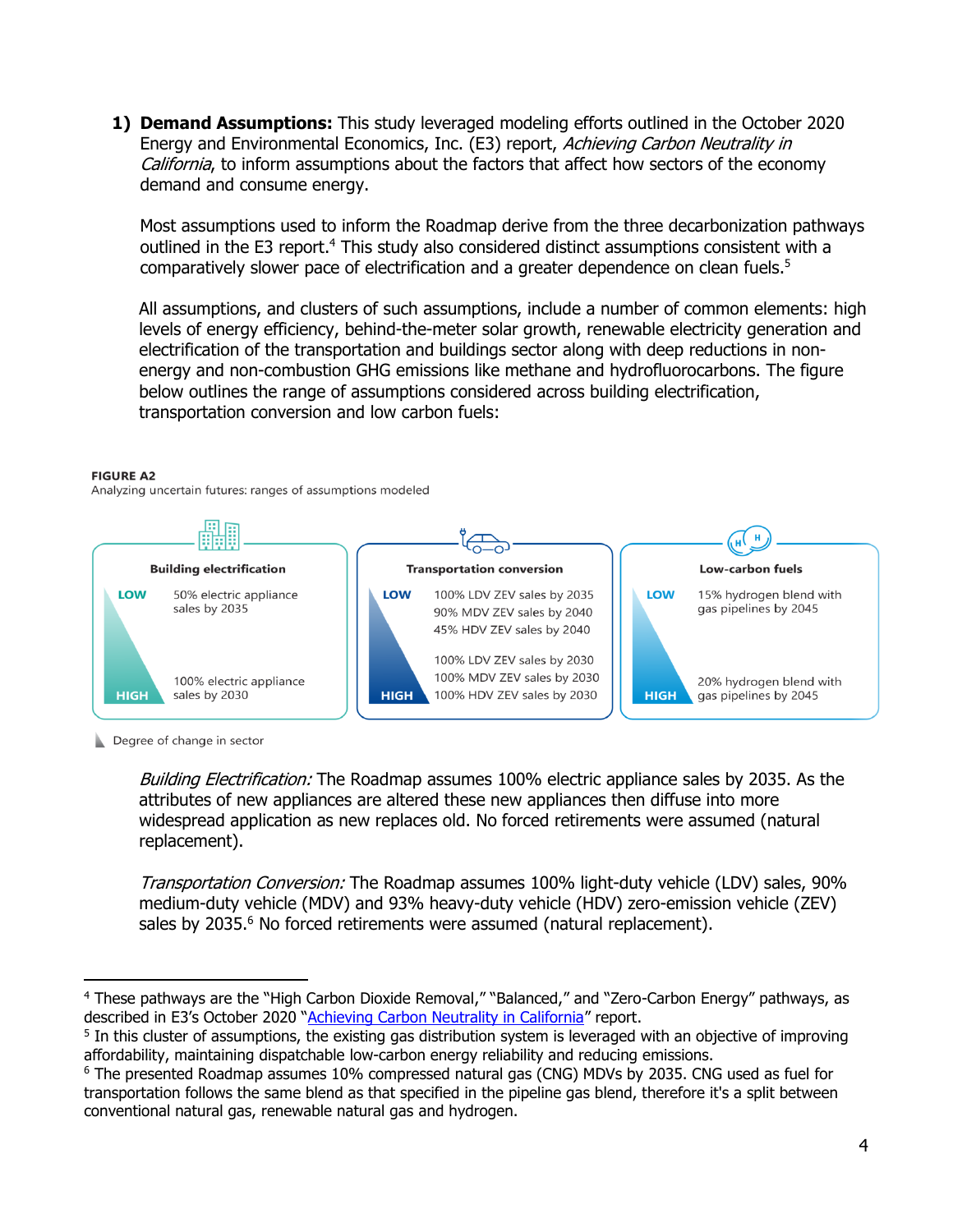Low-Carbon Fuels: The study evaluated several decarbonization strategies for clean fuel pipeline blending over the study horizon, replacing natural gas with clean fuels, i.e., clean hydrogen and renewable natural gas.<sup>7</sup> The Roadmap projects the composition of the fuel in the pipeline to be comprise of 58% natural gas, 28% renewable natural gas and 14% clean hydrogen in 2045.

Additionally, the electricity required to produce hydrogen for use in industry, electric generation and gas pipeline blending is assumed to be off-grid and is not included in the electricity consumption and net peak demand values. The electricity used to produce hydrogen for use in the transportation sector is assumed to be on-grid is included in the electricity consumption and net peak demand values.

**2) PATHWAYS Demand Model:** This study used the E3 PATHWAYS economywide energy and GHG accounting model to test different "what-if" approaches to decarbonization and project through 2045 – energy demand, cost and GHG emissions across California's economy.<sup>8</sup> The PATHWAYS model takes into consideration the timing of investments to replace appliances, vehicles, buildings and other infrastructure along with growth and sectoral changes across the economy. It captures the dynamics between incremental new loads from transportation and buildings and examines the role of low-carbon fuels such as biofuels and hydrogen.

The main outputs used in this study of the PATHWAYS modeling are annual electric demand, net electricity peak, non-electric fossil and low-carbon fuel demand, non-electric economywide costs (represented as equipment stock costs) and non-electric emissions in California. These outputs are combined with PLEXOS supply-side modeling to yield implications for economywide costs and GHG emissions.

<sup>&</sup>lt;sup>7</sup> Clean hydrogen refers to either "green" or "blue" hydrogen. See, for example, the World Economic Forum for definitions of these sources of hydrogen, in particular *Grey, blue, green – why are there so many colors of* hydrogen?, available here: [https://www.weforum.org/agenda/2021/07/clean-energy-green-hydrogen.](https://www.weforum.org/agenda/2021/07/clean-energy-green-hydrogen) <sup>8</sup> Modeling efforts leverage version 2.3.2 of the E3 PATHWAYS model. Additional details about the PATHWAYS model can be found on E3's website at [https://www.ethree.com/tools/pathways-model/.](https://www.ethree.com/tools/pathways-model/)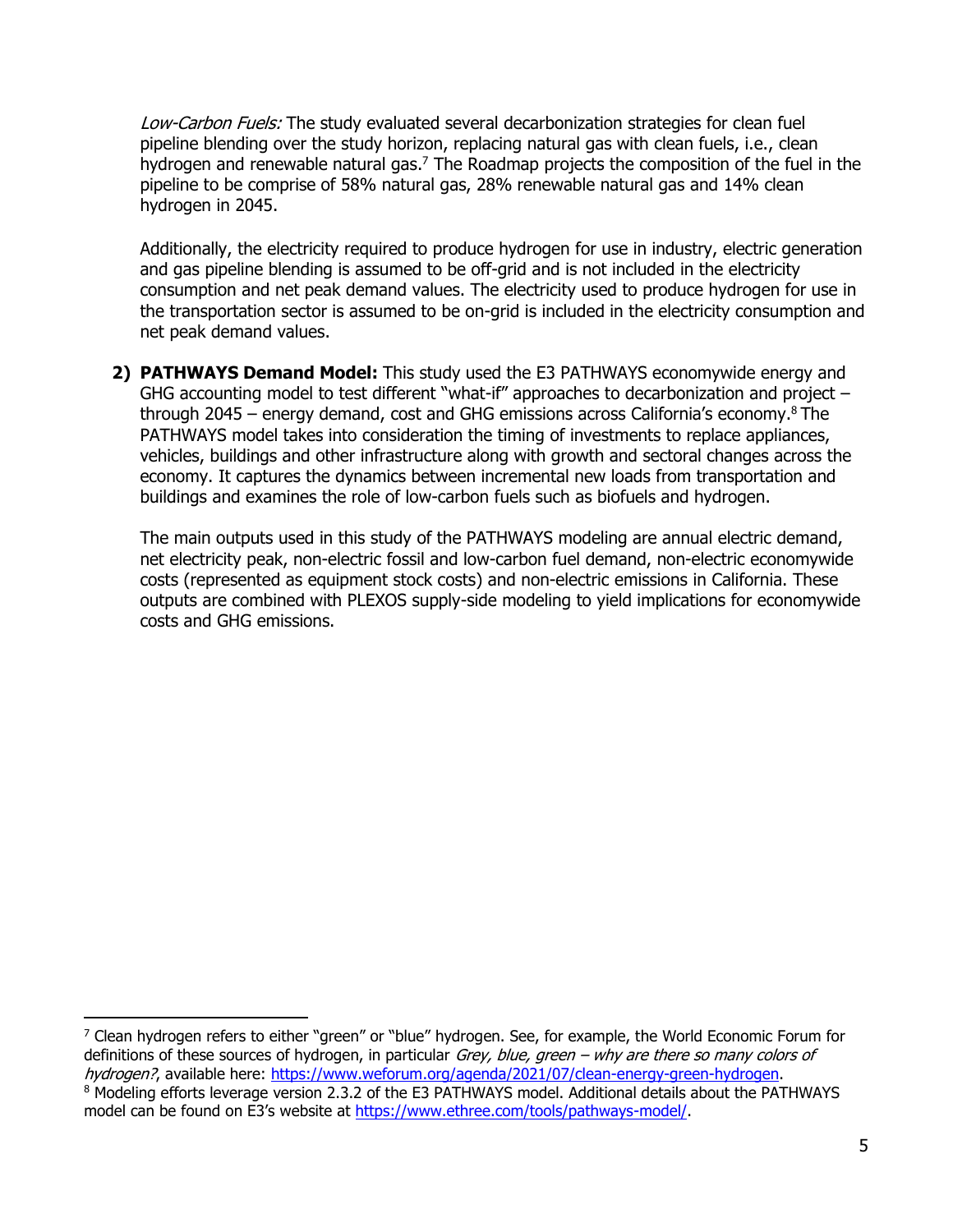**3) Energy Exemplar's PLEXOS**®**:** This study used Energy Exemplar's PLEXOS software, an advanced power system modeling tool used for electricity market modeling, to complete an iterative process to determine a capacity expansion solution for California's power market that met stringent requirements for reliability and emissions.

This analysis used PLEXOS for three functions: (1) a deterministic WECC-wide capacity expansion simulation; (2) a deterministic production cost model; (3) a stochastic simulation to confirm power system reliability.

**Candidate Supply Technologies:** As a first step in electric generation supply modeling, the study identified a variety of mature and emerging electric generation technologies to meet the projected electricity demand from PATHWAYS and to help enable the state to achieve its decarbonization goals over the study horizon. Eligible candidate technologies were input into the PLEXOS model (see next section), along with their financial, technical and operational parameters and characteristics. Subject-matter experts evaluated candidate technologies, prioritizing those with proven commercial viability, practicality and achievability within California, and taking account of the state's existing regulations.

The following eligible candidate technologies were considered and included in the PLEXOS capacity expansion model. The same set of eligible candidate technologies and assumptions were used across all modeled assumption clusters. All technologies are in-state unless otherwise specified.

- Renewable and Clean Generation Technologies
	- o Land-based solar photovoltaic and solar thermal generation
	- o Land-based wind generation
	- $\circ$  Off-shore floating wind generation
	- o Geothermal
	- o Out-of-state solar and wind
- Energy Storage Technologies
	- o Short Duration (Li-ion/zinc)
	- o Long Duration (Flow)
	- o Pumped Storage (Hydro)
- Near Zero and Zero Emissions Dispatchable Technologies
	- o Biomass
	- $\circ$  Natural Gas with carbon capture and sequestration (CCS), both new build and retrofits of existing natural gas facilities
	- $\circ$  100% clean hydrogen generation new build
	- $\circ$  Hydrogen retrofits of existing natural gas facilities

Expansion candidate technology and fuel price assumptions were largely consistent with those used in the RESOLVE model developed for the California Public Utilities Commission (CPUC) 2019 Integrated Resource Plan (IRP) proceeding. This study leveraged the "mid-case" in the RESOLVE 2019 Resource Cost and Build dataset, the most recent publicly available version at the onset of this study.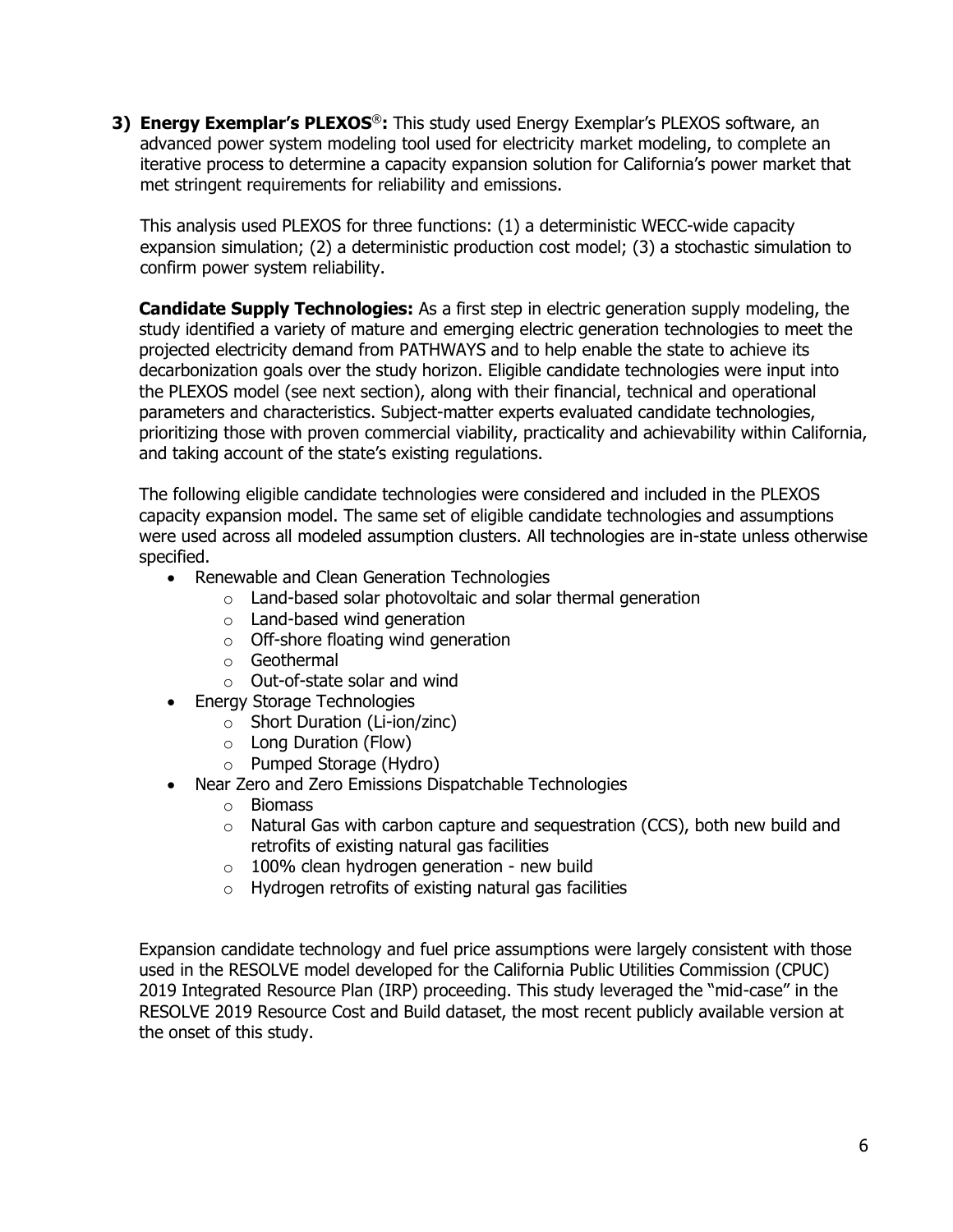Technologies unique to this analysis include Natural Gas and CCS and hydrogen-based generation. Costs for these resources were derived from Black & Veatch practical technology and engineering expertise. The CCS costs and characteristics assumptions modeled are consistent with those found in the National Energy Technology Laboratory's (NETL) 2019 Cost and Performance Baseline for Fossil Energy Plants Volume 1: Bituminous Coal and Natural Gas to Electricity Report.

Hydrogen cost assumptions were developed using California-specific market intelligence by Black & Veatch subject-matter experts. A fully delivered (storage, fuel and transportation) all-in cost projection was developed and utilized, as reflected in Table 1 below.

| <b>Fuel Type</b>                     | Min (USD),<br>2021-2030 | Max (USD),<br>2021-2030 | Min (USD),<br>$2030+$ | Max (USD),<br>$2030+$ |
|--------------------------------------|-------------------------|-------------------------|-----------------------|-----------------------|
| Clean Hydrogen<br>Production         | \$18.00                 | \$70.00                 | \$10.00               | \$26.00               |
| Hydrogen Storage<br>+ Transportation | \$2.00                  | \$40.00                 | \$2.00                | \$40.00               |

#### **Table 1. Hydrogen Fuel Pricing Assumptions (\$/MMBtu)<sup>9</sup>**

a. **PLEXOS Capacity Expansion Model:** A deterministic long-term capacity expansion simulation was completed to forecast how the power system may evolve over the study horizon. The capacity expansion model was used to determine the cost-optimal mix of incremental power generation capacity needed through 2045 to meet the California electricity demand generated by PATHWAYS. To determine the optimal resource mix, only technologies included as eligible candidate supply technologies, as noted above, could be selected by the model as new generation resource builds.

As a first step in electric power system modeling, key inputs and assumptions were entered into the zonal WECC-wide model to optimize least-cost resources and satisfy the modeled demand profiles, while still meeting the study's emissions and renewables goals. The study developed a deterministic WECC modeling in PLEXOS, utilizing SDG&E specific information and California electric generation baseline resources, and implemented the following assumptions and constraints:

- Model horizon: A zonal model horizon of 2021–2045 with electricity demand in all 8760 hours of each year as modeled in the PATHWAYS output.
- **Electric Generation Emissions:** This study implemented emissions constraints leveraging two methods: (1) A California GHG emissions constraint of 38 MMT in 2030 and 0 MMT in 2045, and (2) hourly import emissions constraints. Both targets were embedded to serve retail sales with 100% clean energy by 2045 to ensure compliance with SB 100.

<sup>9</sup> Hydrogen fuel pricing is based on Black & Veatch's analysis and confidential market data specifically for this study, which assumes large quantities of hydrogen transported via pipeline. Values should not be assumed to be replicated outside of this study, nor be assumed to be applicable to smaller quantities of hydrogen production and transport.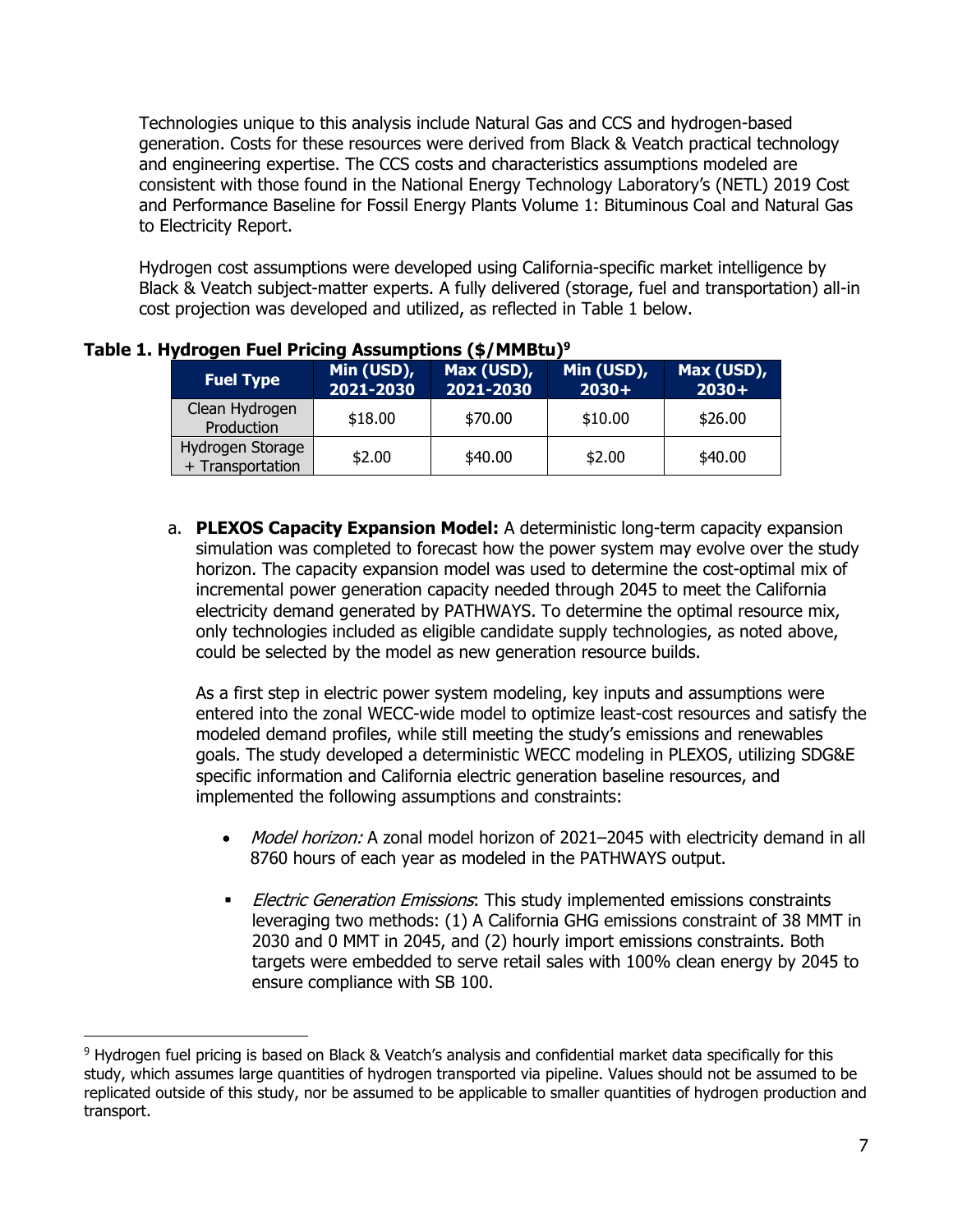- Existing Generation Technologies and Units: Existing generation resource technologies were included based off of the California Independent System Operator (CAISO) CAISO PLEXOS Model. Generation characteristics including retirement, availability capacity, emissions and price curves were included, consistent with 2019 IRP assumptions from the CPUC.
- Expansion Candidate Technologies: Expansion candidate technology characteristics and pricing as described above in section 3 "Candidate Technologies".

After a long-term capacity expansion model for the given assumptions was modeled and reviewed, production cost modeling and reliability modeling was performed.

b. **PLEXOS Production Cost Model:** This study utilized PLEXOS for production cost modeling. Using a deterministic linear programming technique, it identifies the most economic dispatch of resources across various weather conditions to meet operational needs on an hourly basis in CAISO (e.g., demand, ancillary service) for a bulk power system and ensure that load is reliably met in every hour of every day at every location. If infeasibilities such as unserved energy or emissions violations occurred, adjustments were made to the capacity expansion and the production cost model was rerun until infeasibilities were resolved.

Unlike a capacity expansion model, production cost models evaluate the power system over a shorter timeframe but at a higher temporal resolution. The mixed-integer simulation was run over the full 25-year horizon (2021–2045) to determine the optimal dispatch and total system cost of the available generation resources.<sup>10</sup>

c. **PLEXOS**® **Reliability Assessment:** This study leveraged PLEXOS to model power system reliability based on the resource selections made in the capacity expansion model. A Monte Carlo-based stochastic simulation calculated the loss of load expectation (LOLE) for each capacity expansion build during key benchmark years (primarily 2045), leveraging 30 years of weather, renewable generation, random outage data and load variables. The stochastic model runs a number of samples against the forced outage probabilities to determine the number of loss-of-load events. In doing so, the simulation includes unserved energy estimates for every hour within the simulation horizon where demand exceeds generation. Capacity expansion builds were deemed reliable if they met the criteria of 1 loss-of-load event in 10 years, the industry standard for reliability found in the North American Reliability Corporation (NERC) guidelines.<sup>11</sup>

<sup>&</sup>lt;sup>10</sup> Production cost modeling utilized the optimized build as a result from the long-term capacity expansion. Production cost simulations were run for each year in the 25-year planning horizon to determine annual emissions, energy generation by technology and total energy system costs of the power system necessary to inform the full economywide costs of the presented Roadmap. This simulation also included emissions targets consistent with those in the long-term capacity expansion plan. Additionally, annual production simulation identified where potential infeasibilities and unserved hours occurred, informing the years in which reliability assessments should be considered and revisions to capacity build should be made.

 $11$  NERC: Reliability Standards for the Bulk Electric Systems of North America: LOLE is defined as the expected number of days per time period (usually a year) for which the available generation capacity is insufficient to serve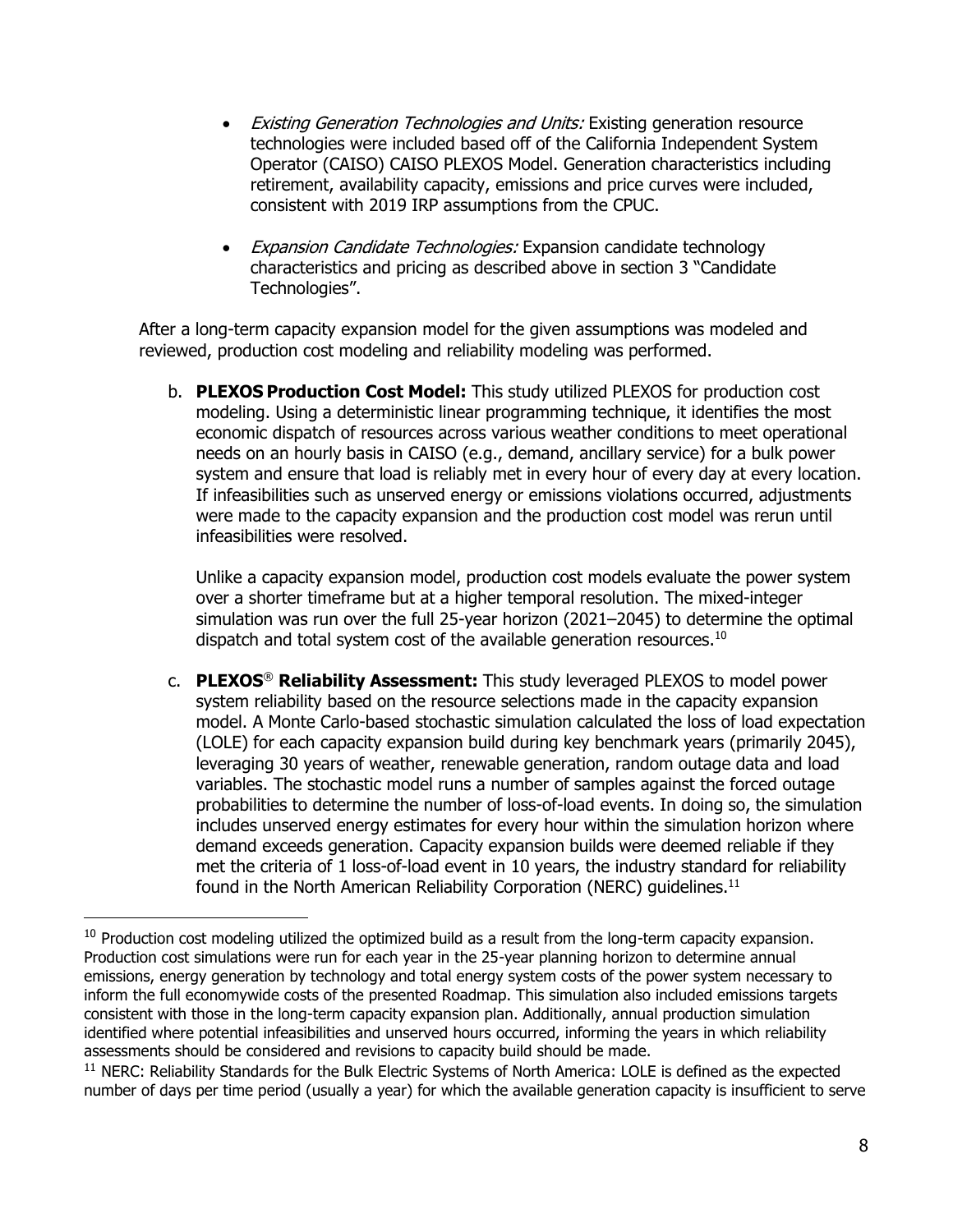As described in the narrative of this study, this approach to studying reliability identified the critical need for clean dispatchable generation resources. The study observed that as renewable generation increased and emissions targets forced much lower utilization of conventional natural gas plants, new or retrofitted clean firm resources were required to fill the need previously served by the gas generators. This study tested numerous variations of builds including the addition of even more renewable resources and battery energy storage. We found, however, that those resources alone were unable to meet the LOLE requirement more cost-effectively than a clean-firm dispatchable resource, such as 100% clean hydrogen generation. This result is consistent with other findings in the published academic literature and is a crucial insight that comes from full reliability analysis.

If capacity expansion model builds did not meet the 1-in-10 criteria, more zero emission firm generation resources were evaluated and added to the capacity resource mix to increase reliability; the LOLE analysis was repeated until the minimum LOLE criteria was met. Once a final, reliable build was determined, total build and system costs were modeled in the PLEXOS capacity expansion and production cost model.

While previous studies of California decarbonization relied on a planning reserve margin to guarantee reliability, SDG&E believes that this is insufficient to model the variability of a predominantly renewable generation portfolio. As such, the Roadmap was developed using the LOLE approach, which models the impact of weather variability on both demand and renewable generation and measures the instances that the electricity system is not able to serve all of the required load (a loss of load event). For power customers, what ultimately matters is the actual reliability of the grid and that is what this approach assesses.

**4) Transmission Investment:** Based on the PATHWAYS and PLEXOS expansion plans (i.e., expected system peaks, electricity consumption) an assessment was conducted to estimate the transmission investment needed to bring new generation resources to serve load.

To determine in-state, greater CAISO and WECC incremental transmission, the study used the PLEXOS long-term capacity expansion plan, with the generation capacity informing the zonal transmission needs from renewable generation to in-state load centers. The study utilized transmission costs developed by CAISO and WECC to estimate incremental transmission costs associated with incremental generation resources.<sup>12</sup>

bulk power demand at least once per day (actual local reliability depends on many additional factors, such as redundancy of local power lines and transformers). LOLE counts the days with loss-of-load events, regardless of the number of consecutive or nonconsecutive loss-of-load hours in the day. The study applies the industry standard of 0.1 days per year or 1 day in 10 years.

<sup>&</sup>lt;sup>12</sup> In-state capital transmission investment utilized the 2019 CAISO Whitepaper: Transmission Capability Estimates [as an input to the CPUC Integrated Resource Plan Portfolio Development.](https://www.caiso.com/Documents/WhitePaper-TransmissionCapabilityEstimates-InputtoCPUCIntegratedResourcePlanPortfolioDevelopment.pdf) Out-of-state transmissions capital investment was based on the CPUC SB380 Phase 3 Analysis by FTI on Out of State Transmissions projects to California.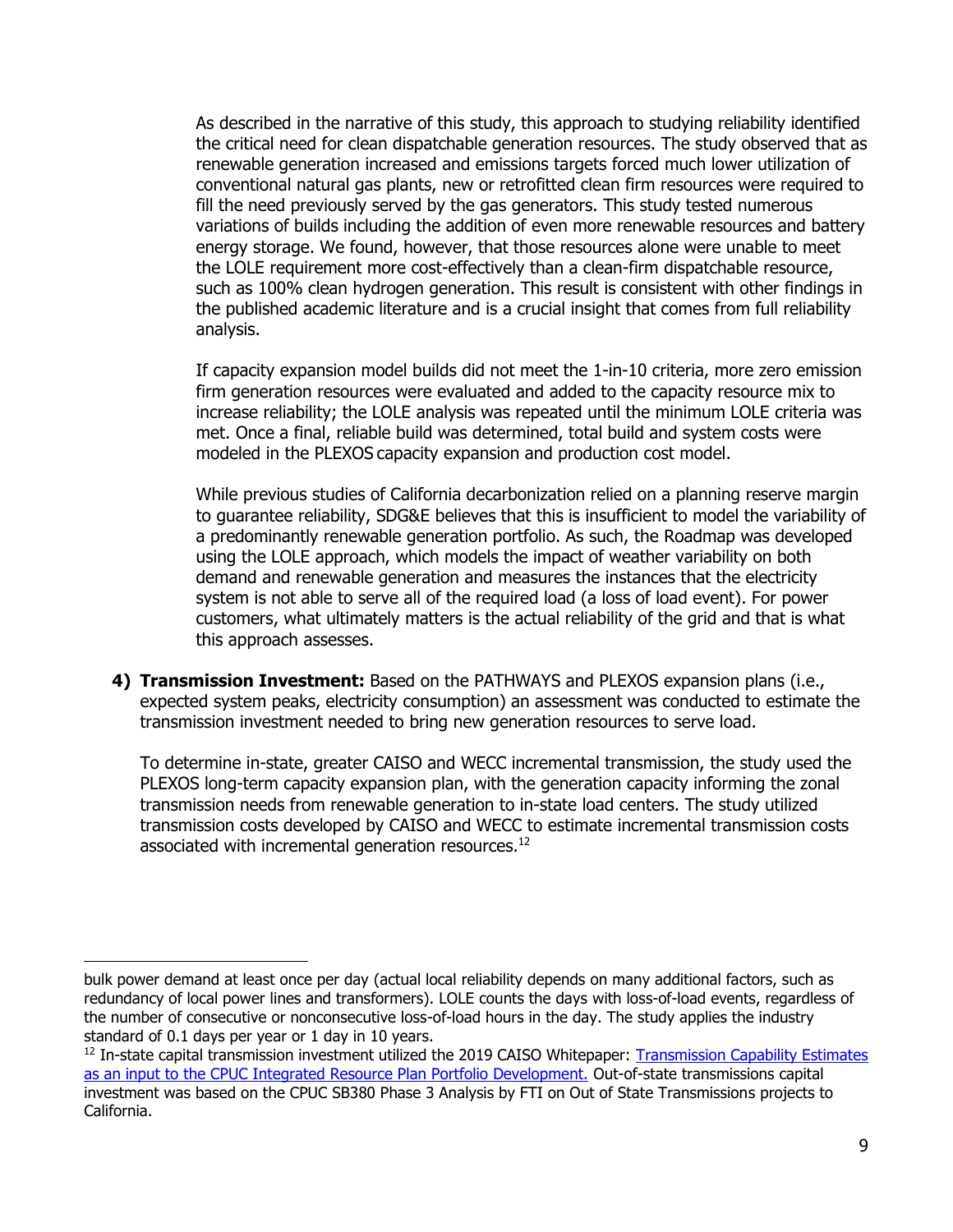# **2 Analysis of household impacts and economywide costs**

#### **2.1 SDG&E average residential customer energy cost impacts analysis**

The following approach was used to estimate SDG&E-specific residential bundled customer (delivery and commodity) economic impacts:

- Estimated investments needed to support the Roadmap: SDG&E calculated Roadmap-related electric infrastructure investments and related costs by utilizing outputs from the PATHWAYS tool (specifically LDV, MDV, HDV electric vehicle (EV) stock figures, as well as changes in net peak demand). Investments related to the development of clean fuels infrastructure was not included in the scope of the analysis.
- Developing illustrative financial and rates models: Utilizing the Roadmap-related cost estimates described above, along with SDG&E capital plan figures and projected generation costs (outputs from the PLEXOS production cost model), illustrative electric and gas financial and rates models were run to estimate potential residential bundled customer rate impacts within the SDG&E service area.<sup>13</sup> Additional details are provided below  $-$  these assumptions were leveraged as starting points and were further refined given outputs from the emissions modeling efforts.
	- Key Revenue Requirement Assumptions:
		- $\circ$  Electric basis: used allocations embedded in approved  $1/1/22$  rates
		- $\circ$  Gas basis: used allocations embedded in approved 1/1/22 rates
		- $\circ$  2022-2026 SDG&E 5-year capital plan data (electric and gas) and estimated decarbonization-related capital investments (electric only)
		- o CPUC and Federal Energy Regulatory Commission (FERC) Filings
			- CPUC 2019 General Rate Case
			- 2020 CPUC Cost of Capital
			- **ERC Transmission Owner Formula Rate 5, Cycle 4 Filing**
			- FERC Form 1 and 2 data
	- Key Sales/Determinants Assumptions:
		- o Electric basis: 2020 California Energy Demand Update (CEDU) through 2032
		- o Gas basis: 2020 California Gas Report
- Estimating Annual Household Energy Spend: The study estimated the ongoing energy costs for a representative residential household in SDG&E's service area by leveraging these financial and rates modeling results, assumptions and outputs directly from PATHWAYS, external data sources and proprietary SDG&E data.<sup>14</sup> This illustrative analysis helped frame how decarbonization efforts could potentially impact an SDG&E residential household's overall ongoing energy expenses in 2045 (specifically, expenses related to electric and gas utility bills and gasoline for transportation).

<sup>&</sup>lt;sup>13</sup> Generation capital investment cost estimates were levelized throughout the study horizon. Levelization utilized the National Renewable Energy Laboratories (NREL) Capital Cost Recovery Factor from the 2021 Annual Technology Baseline (ATB).

<sup>14</sup> Including the Energy Information Administration's (EIA) 2021 Annual Energy Outlook (AEO), U.S. Bureau of Labor Statistics, California Department of Industrial Relations, U.S. Department of Energy Fuel Conversion Factors and EIA Conversion Factors.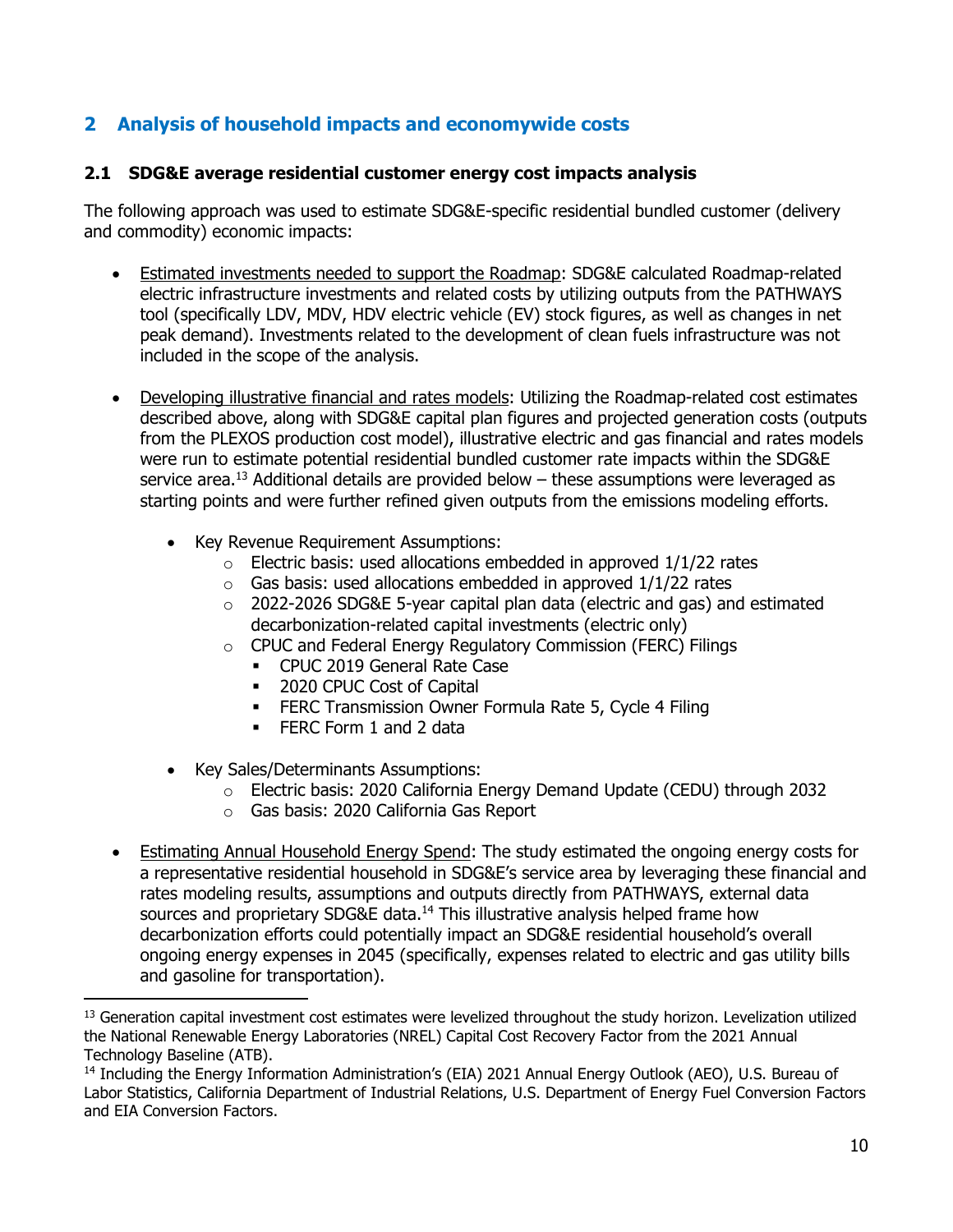- General Financial Assumptions:
	- All SDG&E-specific cost estimates, rate projections and annual household energy spend figures are shown in real \$2021, so exclude potential future inflation effects.
	- Projected electric and gas rates do not assume future changes in rate design.
	- Illustrative annual household energy spend analysis was focused on ongoing energy costs only.

#### **Annual household energy spend analysis:**

The annual household energy spend analysis utilized outputs from the financial and rate models to forecast illustrative energy cost impacts of the Roadmap for average residential bundled customers in SDG&E's service area. The analysis only estimates ongoing energy costs for residential customers and does not include upfront investment costs associated with electrifying appliances or vehicles, or the use of behind-the-meter solar generation.

Over the decarbonization timeline, the analysis assumes average adoption rates of certain lowemission technologies (electrified appliances and transportation) consistent with the PATHWAYS modeling assumptions and results. Utility-related costs leveraged estimated residential class average rates and forecasted residential consumption from the financial and rates modeling process. Moreover, the analysis attempted to estimate annual energy expenses for two different customer types (see residential customer types below).

#### **Residential customer types:**

To illustrate how decarbonization of the energy grid will impact customers differently, SDG&E modeled the annual household energy expenses of two different types of residential customers.

- The Adopter customer type represents a residential customer who electrifies their appliances and vehicles at the average pace of the Roadmap. Electric and natural gas consumption in the baseline year is based on SDG&E's estimated average residential customer consumption in 2022. For an Adopter, forecasted energy consumption in 2045 was derived from the change in average residential consumption estimated in the financial and rate modeling efforts, relative to the 2022 starting point. The drivers of these consumption changes include increasing adoption rate of low-emission appliances and vehicles, as well as efficiency increases in appliances and vehicles.
- The Non-Adopter customer type represents a residential home that makes no changes to its electric and gas consumption patterns from 2022–2045 and drives gasoline vehicles – in other words, a residential customer who does not embark on the decarbonization Roadmap.

#### **Transportation Assumptions**

Transportation costs were broken down into two categories: the gasoline costs of internal combustion engine (ICE) vehicles and EV-related charging costs. The Adopter customer type assumes a residential household will adopt EVs at the average rate that EVs penetrate the total vehicle stock (increasing over time). The Non-Adopter customer type assumes that the household will not adopt EVs at all, but rather continue to operate ICE vehicles through 2045.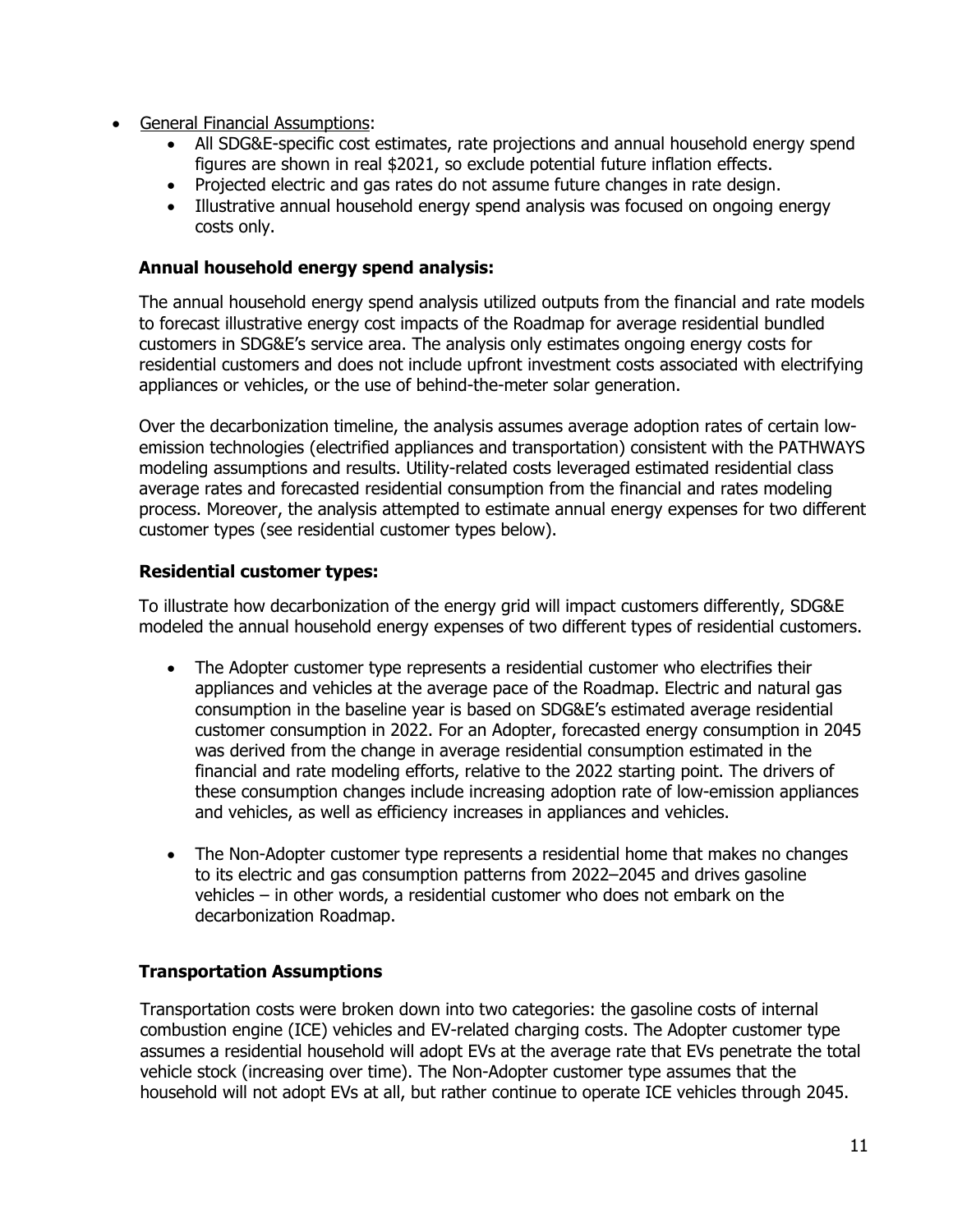Certain transportation-related assumptions were similar for both customer types, such as the number of vehicles per household and vehicle miles traveled. Transportation costs differ between the customer types due to their choice of vehicle technology, vehicle efficiencies, and the cost of each vehicle fuel type through 2045. While EV penetration rates reflected both plugin hybrid vehicles (PHEVs) and battery electric vehicle (BEV), a simplifying assumption was made to leverage BEV efficiencies as a proxy for EVs in general.

Retail gasoline prices through 2045 were projected by taking the annual 2021 average price of a gallon of gasoline by component from the California Energy Commission's (CEC) weekly gasoline price breakdown.<sup>15</sup> Next, the average 2021 price of the crude oil component was aligned with the Energy Information Administration's (EIA) 2021 Annual Energy Outlook (AEO) crude oil \$/barrel forecast, while other gasoline components were held constant at a real \$2021 level.<sup>16</sup>

#### **Forecasted Electric Cost Assumptions:**

In addition to transportation, electric costs differ between customer types based on the rate at which each sample customer switches from natural gas appliances to electric. The Adopter customer type assumes that a household would adopt electric appliances in place of natural gas appliances at the average rate at which the total appliance stock electrifies within the Roadmap, incrementally increasing electric usage over time.

The Non-Adopter customer type assumes that a household's electric and natural gas consumption will stay constant at the baseline 2022 levels. In other words, the Non-Adopter household will not substitute any of its current natural gas appliances with electric appliances through 2045, and the existing appliance efficiencies will remain constant. Forecasted electric rates are applied to the specific electric consumption of each customer type through 2045.

## **Forecasted Natural Gas Cost Assumptions:**

Natural gas costs for each customer type reflect the estimated household consumption in the future combined with forecasted \$/therm price increases.<sup>17</sup> Natural gas commodity prices were leveraged from the CA RESOLVE model. Forecasted natural gas rates are applied to the specific natural gas consumption of each customer type through 2045. As overall system throughput declines, the per unit cost to deliver gas to SDG&E gas customers is projected to increase.

The Adopter customer type assumes a household decreases its natural gas usage over time, in alignment with projected gas throughput decreases and forecasted electrification of appliances and vehicles. The Non-Adopter customer type once again assumes that a customer's energy consumption will not change over time and the household natural gas usage will remain constant at the 2022 baseline level.

<sup>15</sup> CEC Estimated Gasoline Price Breakdown and Margins – 2021 data.

<sup>&</sup>lt;sup>16</sup> Carbon costs were not included in the scope of this analysis. If those factors were included then the savings for adopter households would be much larger.

<sup>&</sup>lt;sup>17</sup> The commodity portion of the gas rate reflects different amounts of blending, aligned with the methodology used for economywide costs which leveraged outputs from PLEXOS, RESOLVE and PATHWAYS.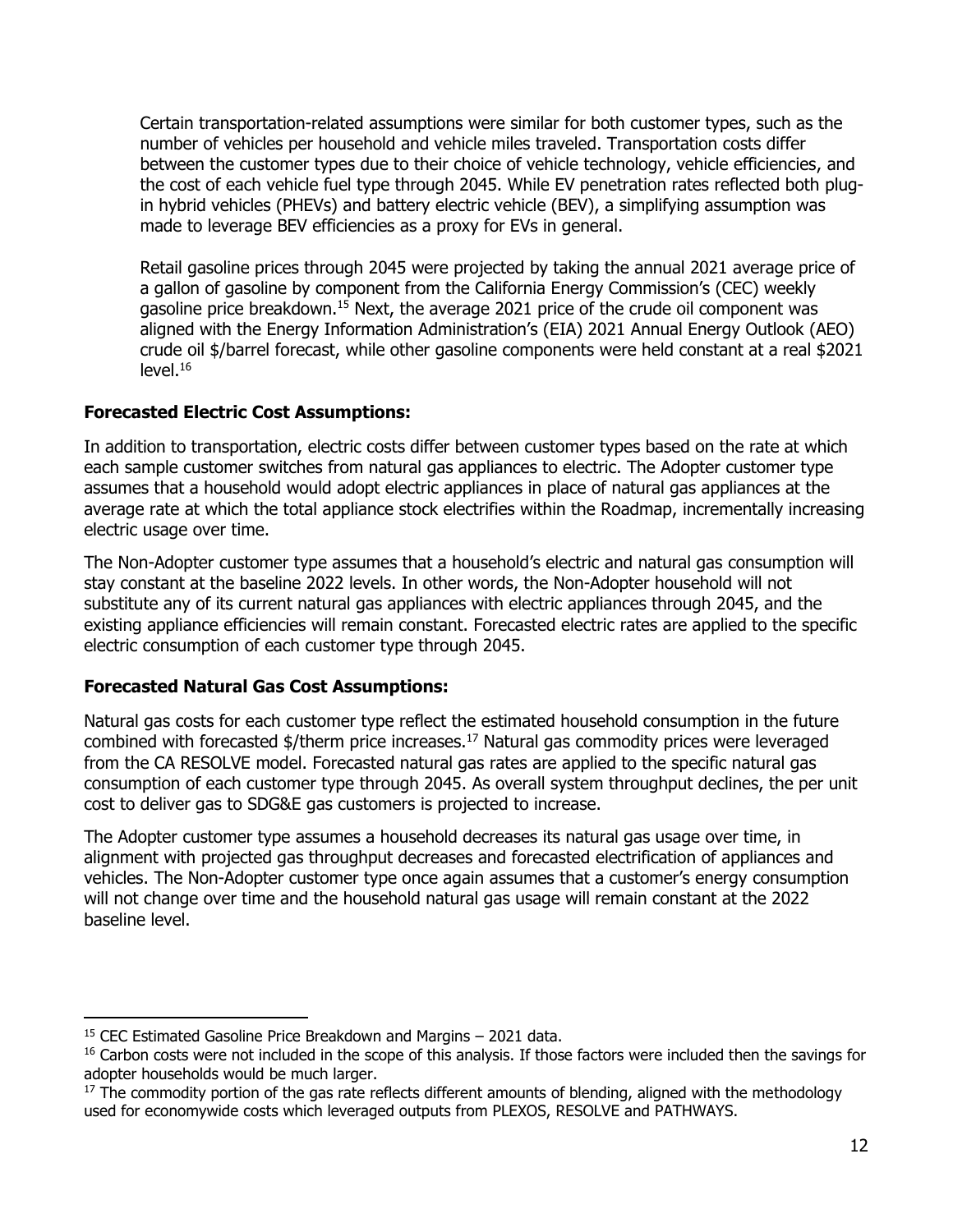|             | <b>Non-Adopter</b> |         | <b>Adopter</b> |         |
|-------------|--------------------|---------|----------------|---------|
|             | 2022               | 2045    | 2022           | 2045    |
| Electricity | \$1,614            | \$1,563 | \$1,657        | \$3,146 |
| Natural Gas | \$569              | \$2,106 | \$569          | \$835   |
| Gasoline    | \$2,064            | \$1,574 | \$2,012        | \$255   |
| Total       | \$4,248            | \$5,243 | \$4,238        | \$4,236 |

#### **Table 2. Annual Household Energy Spend by customer type**

#### **Table 3. Annual Household Energy Spend Key Assumptions**

| <b>Key Assumptions - Adopter</b>   | Source <sup>18</sup> | 2022    | 2045    |
|------------------------------------|----------------------|---------|---------|
| (Real \$2021)                      |                      |         |         |
| Electric Rate (\$/kWh)             | Calculated           | \$0.345 | \$0.334 |
| Gas Rate (\$/therm)                | Calculated           | \$2.06  | \$7.63  |
| Gasoline Price (\$/gallon)         | CEC and $EIA19$      | \$4.18  | \$5.69  |
| Electric Consumption (kWh/mo)      | Calculated           | 400     | 784     |
| Nat Gas Consumption (therm/mo)     | Calculated           | 23.0    | 9.1     |
| Vehicles per Household (LDVs)      | <b>PATHWAYS</b>      | 1.77    | 1.95    |
| Vehicle Miles Travelled (miles/yr) | <b>PATHWAYS</b>      | 11,233  | 9,492   |
| EV Penetration (%)                 | <b>PATHWAYS</b>      | 2.6%    | 84%     |

## **2.2 Economywide costs analysis**

A California economywide cost estimate was generated across anticipated supply- and demand-side investments. Economywide costs were calculated from modeling output, publicly available sources and stock cost assumptions embedded in E3's PATHWAYS tool, with minimal adjustments focused on updates to key costs that had shifted since their input into the PATHWAYS tool (i.e., costs of electric/hydrogen fuel-cell vehicles, space heaters and water heaters). Similarly, liquid and pipeline fuel costs were measured utilizing demand output data, with updated costs assumptions primarily from 2021 EIA AEO data, embedded PATHWAYS cost assumptions and Black & Veatch assumptions.

The economywide cost calculation provides a high-level estimate of cumulative expenditure between 2021 and 2045 associated with the decarbonization Roadmap represent full costs (not incremental).<sup>20</sup> As referenced in the white paper, percentage of California GDP figures were calculated to help frame the overall size of the economywide investments. To do this, annual estimated economywide costs were compared with annual projected California GDP estimates. GDP was forecasted by using 2021

<sup>&</sup>lt;sup>18</sup> Residential rates and consumption (for both electric and gas) were calculated using a high-level, illustrative rates model utilizing internal data as well as outputs and assumptions derived from demand-side and supply-side modeling.

<sup>&</sup>lt;sup>19</sup> Average 2021 oil crude oil price taken from CEC Estimated Gasoline Price Breakdown and Margins and aligned with EIA 2021 Annual Energy Outlook crude oil forecast. Other gasoline components are held constant at a 2021 level.

<sup>&</sup>lt;sup>20</sup> This study did not include the cost of emissions removal required in 2045 and beyond, nor did it include a "business as usual" economywide cost estimate.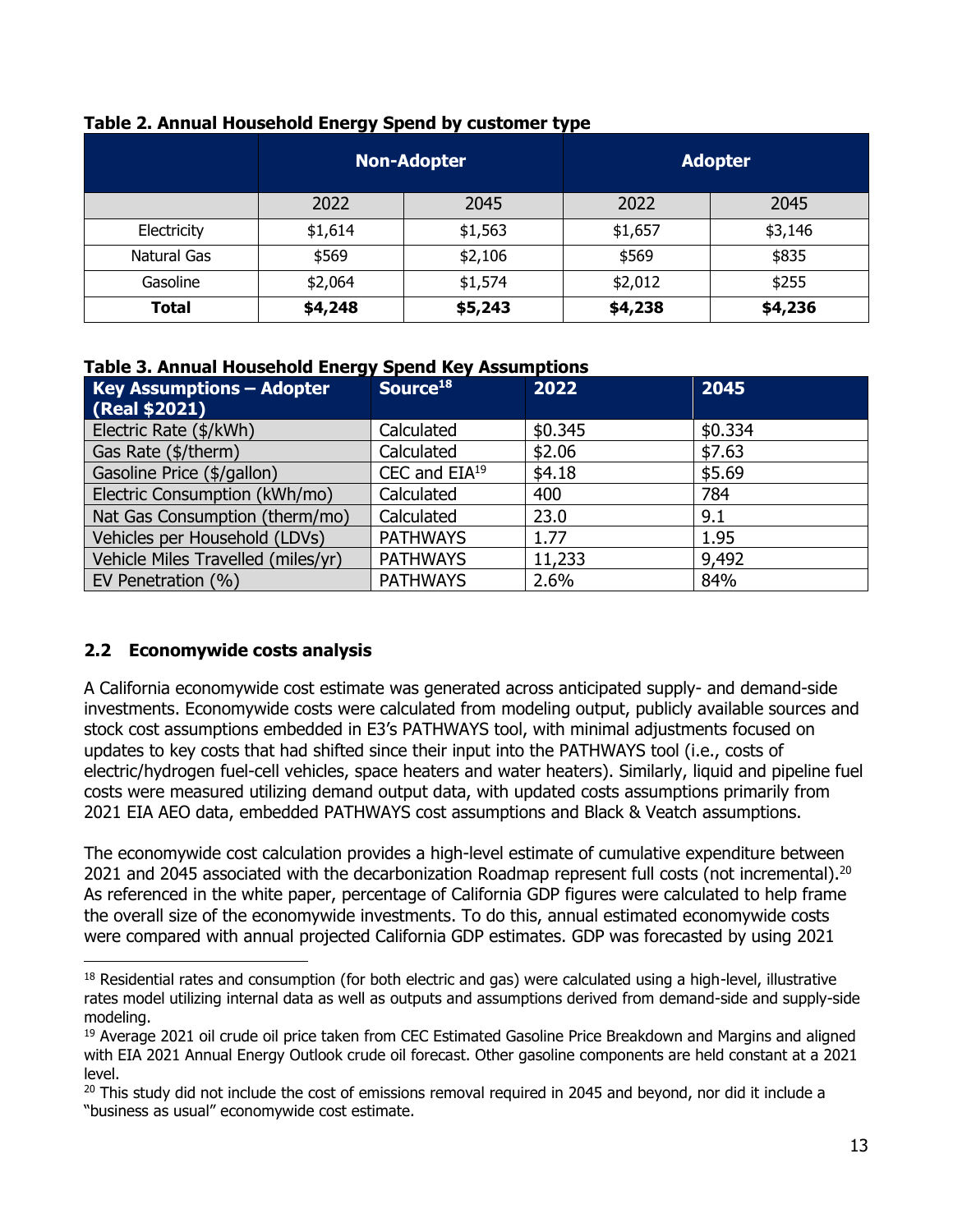California GDP and applying a real growth rate of 2.7% annually through 2045. $^{21}$  On a discounted basis, estimated economywide costs through 2045 were projected to be approximately \$2.7T in real 2021 dollars.<sup>22</sup> Of this total, approximately 75% is related to equipment stock costs, approximately 17% is fuel and approximately 8% is electric generation and production. Within equipment stock costs, the majority (approximately 67%) is comprised of transportation-related investments.

This calculation reflects both supply- and demand-side cost estimates, leveraging cost assumptions that are provided subsequently in this appendix. $23$ 

- The demand-side cost estimates were captured as follows:
	- o PATHWAYS model output, reflecting updated assumptions for key cost elements including decarbonization of the transportation, buildings, and industrial sectors including transportation and building stock costs, conventional fuels, pipeline fuels and biofuels
	- $\circ$  PATHWAYS fuel demand output with out-of-model calculations for conventional fuels, hydrogen fuels and biofuels.
		- $\circ$  PATHWAYS outputs incorporate fuel savings and lifecycle costs for decarbonization, and the out-of-model calculations supplement the PATHWAYS model by incorporating upfront capital expenditures not included in PATHWAYS.
- The supply-side cost estimates were captured as follows:
	- o PLEXOS model outputs for capacity additions (new generation, storage) and their associated capital and operations (such as fuel) and maintenance costs.
	- $\circ$  Electrical transmission infrastructure costs via out-of-model calculations for additional transmission infrastructure as previously described.

## **Supply cost methodology**

On the supply side, generation costs are calculated as the product of new generation and storage capacity, output by the PLEXOS capacity expansion model, and the associated capital cost for each resource type based on [CPUC's RESOLVE IRP](https://www.cpuc.ca.gov/industries-and-topics/electrical-energy/electric-power-procurement/long-term-procurement-planning/2019-20-irp-events-and-materials/resolve-model-inputs-and-results-used-for-2019-irp-reference-system-plan-decision). Cost assumptions from Black & Veatch were utilized for CCS technologies and hydrogen fuel assumptions. Total new build and capital costs estimates were pulled directly from the long-term capacity expansion model. Annual system costs of power system operation derived from simulation results of the production cost model for each year in the study horizon. Modeled new build capacity expansion costs in California were levelized each year over the study period.

Transmission infrastructure costs were broken into the following categories, each with a unique calculation method:

<sup>&</sup>lt;sup>21</sup> Represents 10-year historical real CAGR, U.S. BEA GDP by State SOGDP2.

<sup>&</sup>lt;sup>22</sup> Utilizing a real discount factor of 10%, consistent with the factor used in E3 PATHWAYS to levelize (annuitize) costs.

 $23$  All economywide cost figures are presented in 2021 dollars.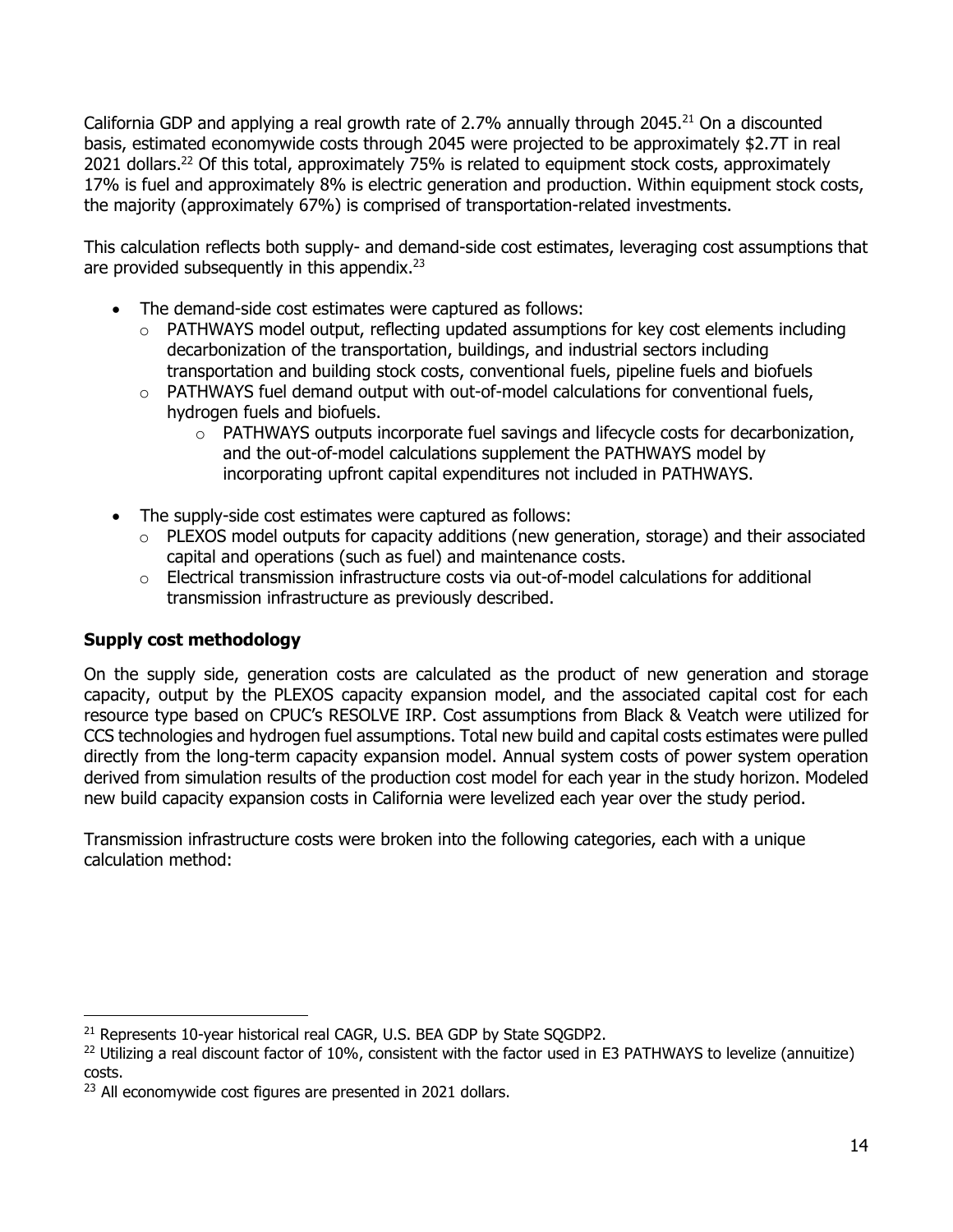- **a. Transmission Infrastructure for the rest of California:** Calculated based on the instate renewable generation capacity expansion plan developed in PLEXOS. The study used various published transmission outlooks developed by CAISO to determine the costs and incremental transmission capacity to move the renewable generation to various load centers.
- **b. Transmission Infrastructure beyond California, needed for imports:** Calculated as the product of transmission costs for delivery of imports for each resource type and their proximity to California, based on the PLEXOS expansion plan. With each model completed, the PLEXOS expansion plan determines the generation needs in each zone. New transmission investment was determined as required when incremental generation exceeded aggregated zonal transmission line capacities. Transmission capacity costs are based on public reports and studies developed by CAISO, as well as studies submitted to CPUC as part of various long-term planning analysis.

## **End-use Stock cost methodology**

On the demand side, the PATHWAYS model calculates capital cost estimates on an annualized, full-cost basis for a wide range of end-use technologies (or stocks), from zero-emissions vehicles to electric appliances.<sup>24</sup> These stock costs were largely left unchanged, with the exception of the items described below. Original cost inputs for the PATHWAYS model can be found in the input files in the "California PATHWAYS Scenarios Data (4/6/2015 ZIP file)" at [https://www.ethree.com/tools/pathways-model/.](https://www.ethree.com/tools/pathways-model/)

The following resources were utilized to update certain costs:

#### **Transportation**

- National Renewable Energy Laboratories (NREL) Transportation Annual Technology Baseline [\(ATB\) Data](https://atb.nrel.gov/transportation/2020/data)
	- $\circ$  Light-duty automobiles BEV, PHEV and HFCV
- [National Renewable Energy Laboratories \(NREL\) Electrification Futures Study: End-Use Electric](https://www.nrel.gov/docs/fy18osti/70485.pdf)  [Technology Cost and Performance Projections through 2050](https://www.nrel.gov/docs/fy18osti/70485.pdf)
	- $\circ$  Light-duty trucks BEV and PHEV
	- $\circ$  Medium-duty vehicles BEV
- [California Air Resources Board \(CARB\) Advanced Clean Trucks Total Cost of Ownership](https://ww2.arb.ca.gov/sites/default/files/2020-06/190225tco_ADA.pdf)  Discussion Document - [Preliminary Draft for Comment](https://ww2.arb.ca.gov/sites/default/files/2020-06/190225tco_ADA.pdf)
	- $\circ$  Heavy-duty vehicles HFCV

## **Buildings**

- U.S. Energy Information Administration (EIA) Updated Buildings Sector Appliance and [Equipment Costs and Efficiencies](https://www.eia.gov/analysis/studies/buildings/equipcosts/pdf/full.pdf)
	- o Residential
		- $\circ$  Space heaters High Efficiency Electric Heat Pump
		- $\circ$  Water heaters High Efficiency Electric and Heat Pump Electric
	- o Commercial
		- $\circ$  Space heaters High Efficiency Electric Heat Pump and Reference Electric Boiler
		- $\circ$  Water heaters High Efficiency Electric Heat Pump

<sup>&</sup>lt;sup>24</sup> PATHWAYS assumes a real discount rate of 10% to perform the cost annualization over the life of the technology.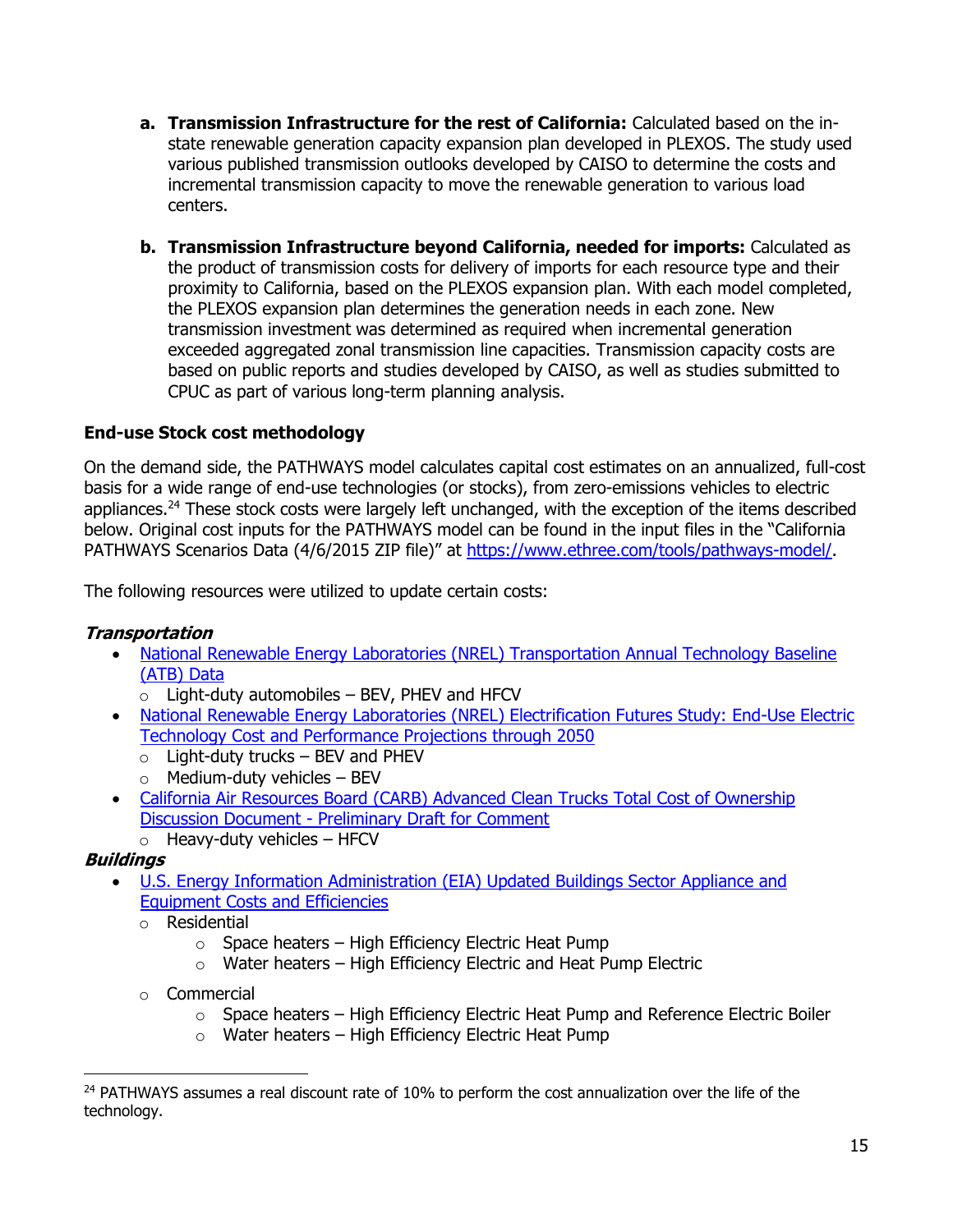Levelized stock costs for each year were exported from the PATHWAYS model and added to the levelized electric generation costs to determine the annual levelized cost. Annual fuel costs and electric generation system costs were included as a levelized cost assumption. All costs were updated and adjusted to reflect 2021 USD.

#### **Fuel cost methodology**

Fuel demand forecasts by PATHWAYS were exported from the model to calculate study-specific cost assumptions. Data from the 2021 EIA AEO was leveraged for conventional fuels, with the exception of refinery and process gas and wood, each of which were calculated directly in the PATHWAYS model.<sup>25</sup> Pipeline natural gas and hydrogen fuel pricing were consistent with the pricing used in capacity expansion modeling.

<sup>&</sup>lt;sup>25</sup> 2021 EIA AEO data was utilized to be consistent with the cost methodology of earlier PATHWAYS models, but to use more recent and updated cost values since the version of the PATHWAYS utilized in this study used EIA 2013 AEO data.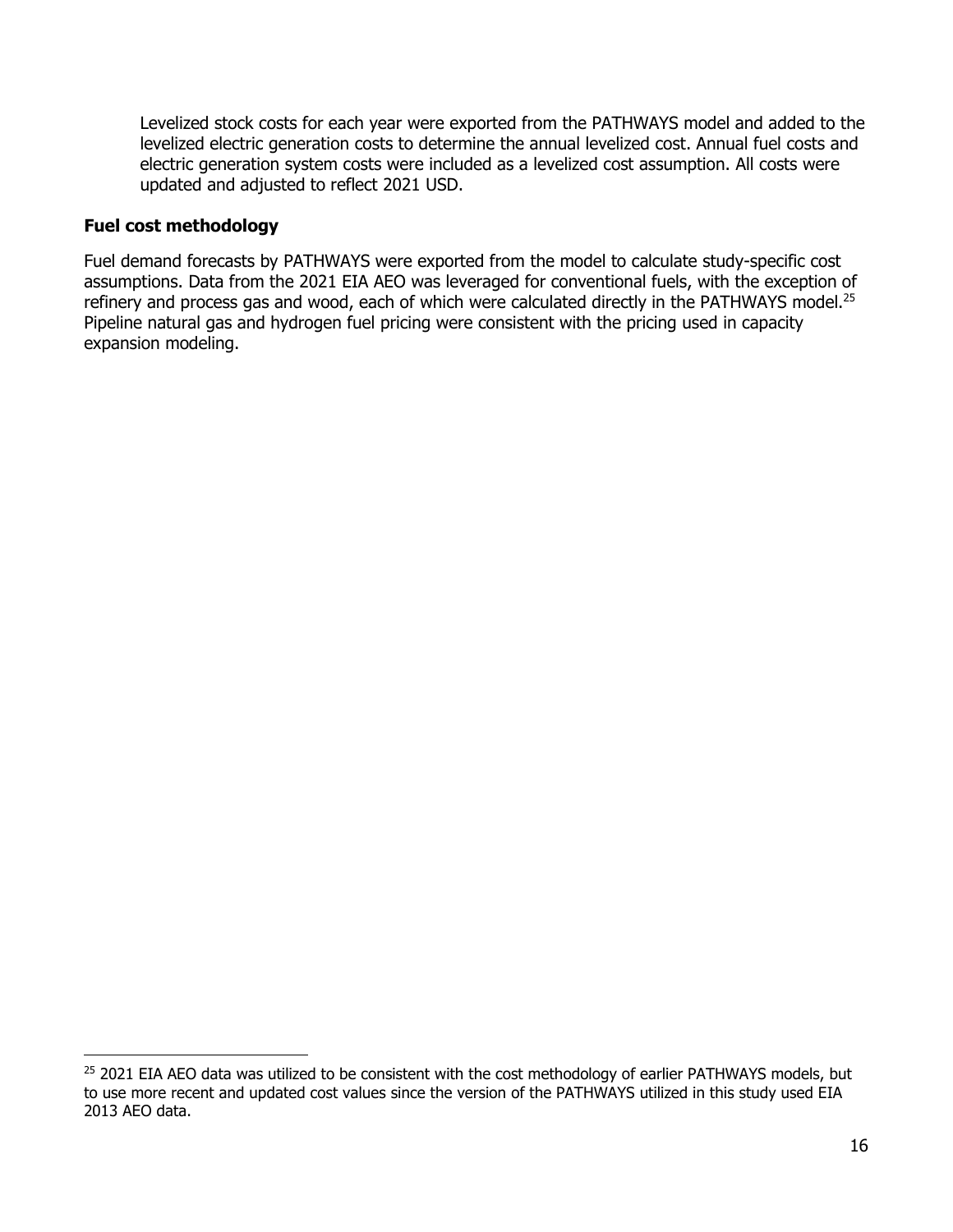# **3 Supporting data tables for whitepaper figures**

#### **3.1 Supporting data tables**

|                                         |                                     | . Emissions by State Economic Sector (MMT) (Whitepaper Figure 4) |                                     |
|-----------------------------------------|-------------------------------------|------------------------------------------------------------------|-------------------------------------|
| <b>State Economic</b><br><b>Sector</b>  | <b>CARB 2019*</b><br><b>Actuals</b> | <b>2030 GHG</b><br><b>Emissions</b>                              | <b>2045 GHG</b><br><b>Emissions</b> |
| <b>Electric Power</b>                   | 59.0                                | 31                                                               | $~\sim$ 0                           |
| Transportation                          | 170.3                               | 87                                                               | 11                                  |
| <b>Buildings</b>                        | 57.2                                | 43                                                               | 13                                  |
| Industrial                              | 99.9                                | 51                                                               | 25                                  |
| Agriculture                             | 31.8                                | 24                                                               | 19                                  |
| <b>Total CA GHG</b><br><b>Emissions</b> | 418.2                               | 236                                                              | 68                                  |

#### **Table 4. Emissions by State Economic Sector (MMT) (Whitepaper Figure 4)**

• \*CARB 2000-2019 GHG Inventory (2021 edition, by economic sector).

#### **Electricity sector versus economywide emissions removal**

While our Roadmap is able to achieve near zero-emissions from the electricity sector, the assumptions on technology conversion that underpin the economywide sector model still show that there will be some emissions in the broader economy outside of the electric sector. Following the approach taken by all other major studies, we quantify the emissions that remain,  $\sim$  68 MMT in 2045 as provided by sector in Table 4 above, but do not estimate the cost of removing remaining emissions in 2045 and beyond as those technologies are still at an early stage of evolution.

#### **Table 5. Growth in Energy Consumptions (all values in TWh)\* (Whitepaper Figure 6)**

| . .                                    | <b>SDG&amp;E</b> |      |      | r - r - - - - <i>- -</i> -<br><b>California</b> |
|----------------------------------------|------------------|------|------|-------------------------------------------------|
| <b>End Use</b>                         | 2030             | 2045 | 2030 | 2045                                            |
| <b>Total Energy</b><br>Usage           | 31               | 50   | 352  | 549                                             |
| MD/HD Charging                         | $\mathcal{P}$    |      | 19   | 51                                              |
| LDV Charging                           | っ                | 6    | 26   | 70                                              |
| Hydrogen Fuel<br>Production            |                  | 5    | 6    | 54                                              |
| <b>Buildings</b>                       | 17               | 23   | 200  | 257                                             |
| Industry,<br>Agriculture, and<br>Other | 9                |      | 101  | 117                                             |

• \*Values represent 1-in-2 weather year.

#### **Table 6. Growth in Net Peak Demand (all values in GW)\* (Whitepaper Figure 6)**

| <b>Net Peak</b>                       | <b>SDG&amp;E</b>            |         | <b>California</b> |                        |
|---------------------------------------|-----------------------------|---------|-------------------|------------------------|
| <b>Demand and</b><br><b>Breakdown</b> | 2030                        | 2045    | 2030              | 2045                   |
| <b>Net Peak</b><br><b>Demand</b>      | 5.7                         | 8.5     | 65.7              | 93.4                   |
| Date/Time                             | $8/24$ @<br>7 <sub>pm</sub> | ' @ 7pm | $8/24$ @ 7pm      | 7 <sub>pm</sub><br>(a) |

•  $*$ Net Peak Demand = Base Load – BTM PV – CHP.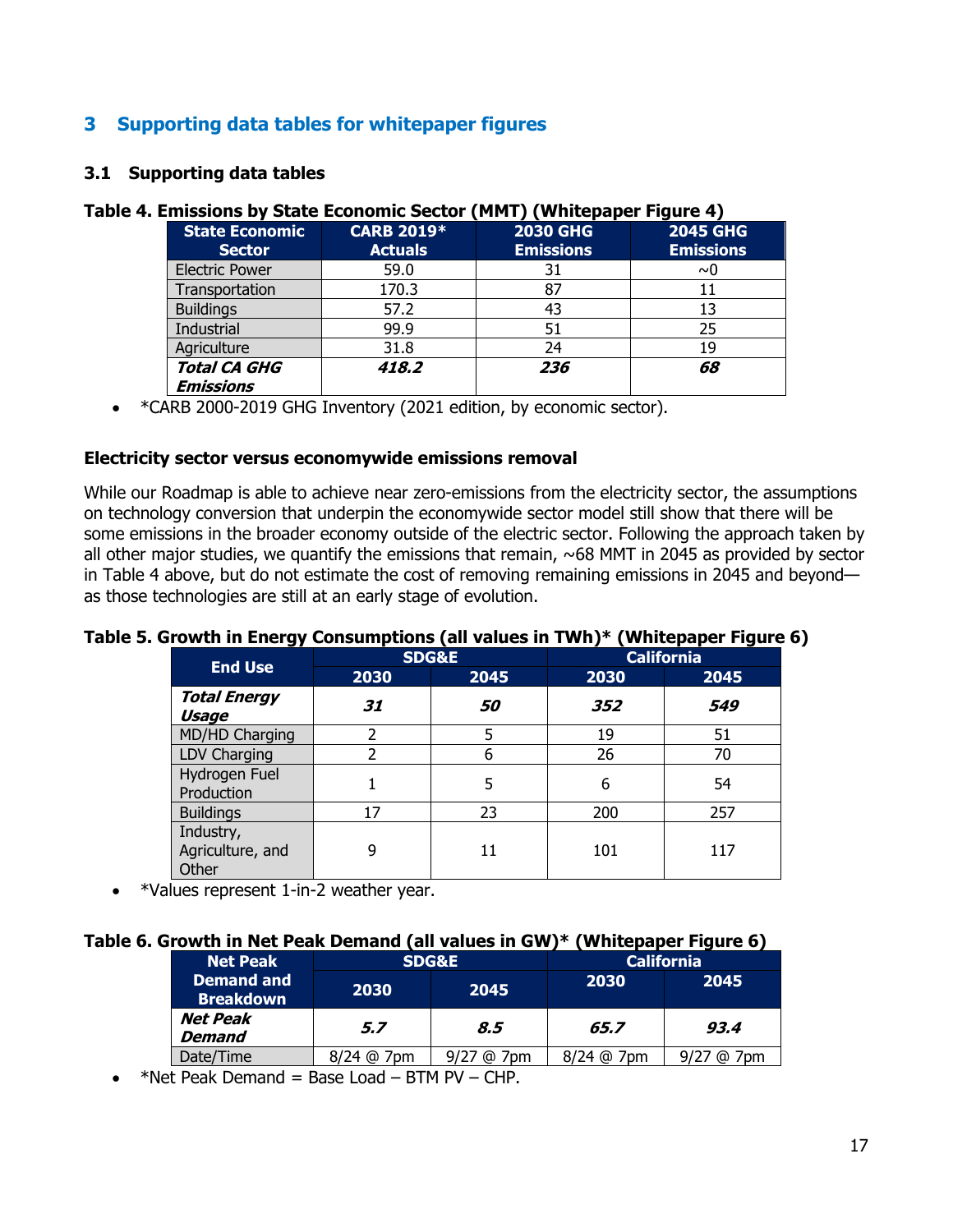| . <b>.</b> <i>.</i>          |                  |      |       |                   |  |  |
|------------------------------|------------------|------|-------|-------------------|--|--|
|                              | <b>SDG&amp;E</b> |      |       | <b>California</b> |  |  |
| <b>Resource Type</b>         | 2030             | 2045 | 2030  | 2045              |  |  |
| <b>Installed</b><br>Capacity | 8.6              | 15.8 | 135.8 | 355.8             |  |  |
| <b>Natural Gas</b>           | 3.8              | 2.8  | 44.0  | 37.2              |  |  |
| Imports                      | 0.9              | 1.0  | 22.1  | 33.7              |  |  |
| Storage*                     | 1.6              | 2.5  | 14.0  | 44.0              |  |  |
| Solar                        | 1.6              | 3.9  | 38.2  | 183.6             |  |  |
| Wind                         | 0.7              | 0.7  | 6.8   | 21.9              |  |  |
| $CCS**$                      | 0.0              | 1.0  | 0.0   | 4.0               |  |  |
| Hydrogen                     | 0.0              | 3.9  | 0.0   | 20.0              |  |  |
| Other***                     | $0.0\,$          | 0.0  | 10.7  | 11.4              |  |  |

#### **Table 7. Generation Capacity (all values GW) (Whitepaper Figure 7)**

- \*Includes both short- and long-duration battery energy storage and pumped hydroelectric storage.
- \*\*Natural gas generation with CCS. Includes new builds and retrofits.
- \*\*\*Other includes oil, coal, geothermal, biomass, hydroelectric, and nuclear.

#### **Table 8. Electric Generation Production (Annual Electricity Breakdown) (Whitepaper Figure 7)**

|                      | <b>California</b> |       |  |
|----------------------|-------------------|-------|--|
| <b>Resource Type</b> | 2030              | 2045  |  |
| <b>Natural Gas</b>   | 27%               | $0\%$ |  |
| <b>Imports</b>       | 23%               | 17%   |  |
| Solar                | 27%               | 44%   |  |
| Wind                 | 7%                | 16%   |  |
| <b>CCS</b>           | $0\%$             | $1\%$ |  |
| Hydrogen             | $0\%$             | 14%   |  |
| Other*               | 15%               | 9%    |  |

• \*Other includes oil, coal, geothermal, biomass, hydroelectric, and nuclear.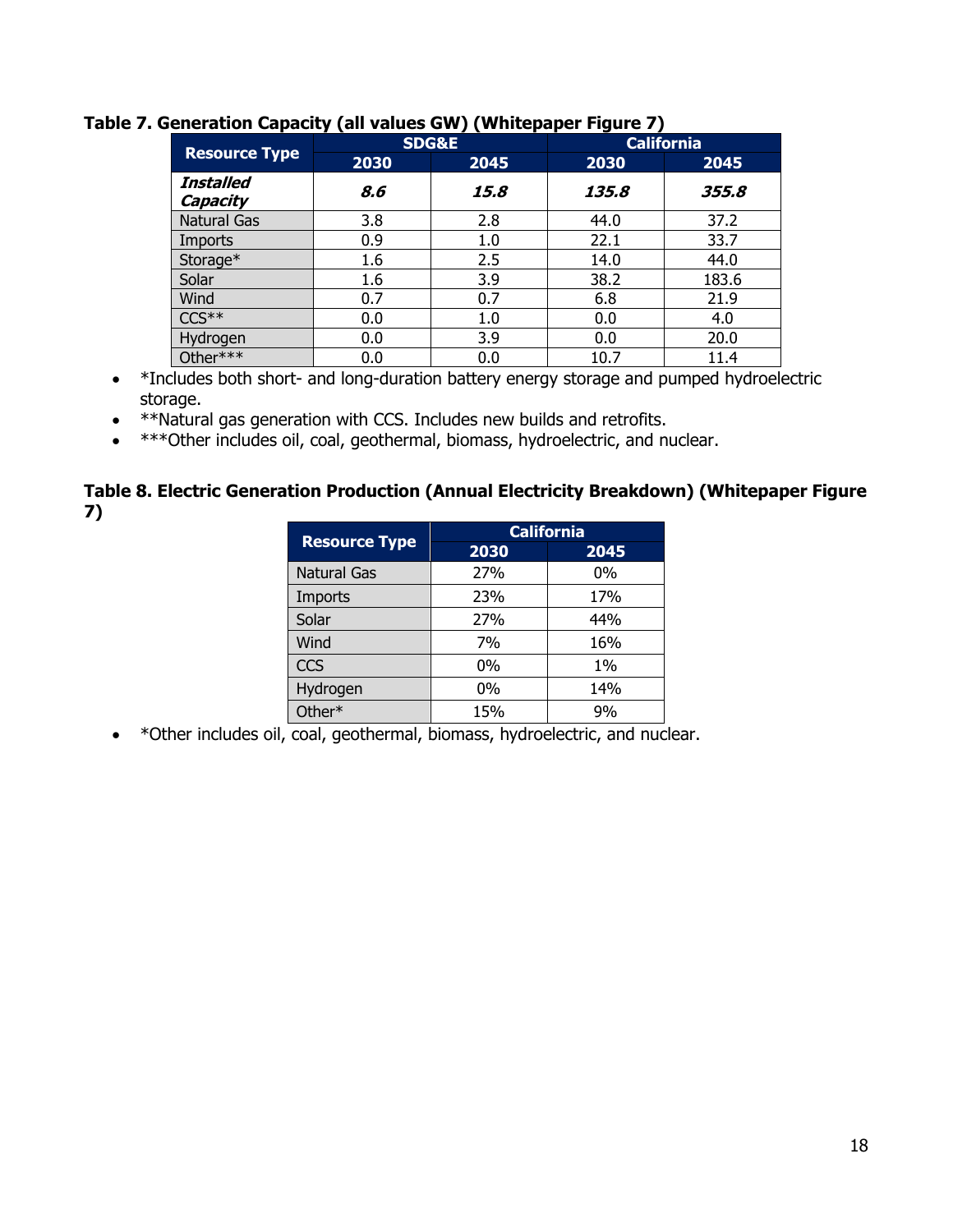| <b>Vehicle Type</b> | <b>SDG&amp;E</b> |       | <b>California</b> |        |
|---------------------|------------------|-------|-------------------|--------|
| (thousands)         | 2030             | 2045  | 2030              | 2045   |
| <b>ZEV Total</b>    | 914              | 3,366 | 8,676             | 32,061 |
| LD PHEV and BEV     | 866              | 3,101 | 8,178             | 29,405 |
| LD HFCV             | 10               | 115   | 97                | 1,086  |
| MD/HD BEV           | 37               | 131   | 388               | 1,375  |
| <b>MD/HD HFCV</b>   |                  | 19    | 13                | 195    |

#### **Table 9. ZEV Adoption (Thousands of Vehicles) (Whitepaper Figure 9)**

#### **FIGURE A3**

Projected zero-emission vehicle adoption in SDG&E service area



<sup>1</sup> Estimated as ~69.6K vehicles.

<sup>2</sup> 2020 represents actuals based on CEC (2021) Zero-Emission Vehicle and Infrastructure Statistics (for light-duty vehicles only).<br>Note: 2030 + 2045 shown are projected ZEVs (for light-duty, medium-duty, and heavy-duty vehicles).

#### Figure A3 presents projected vehicle adoption for the SDG&E service area.